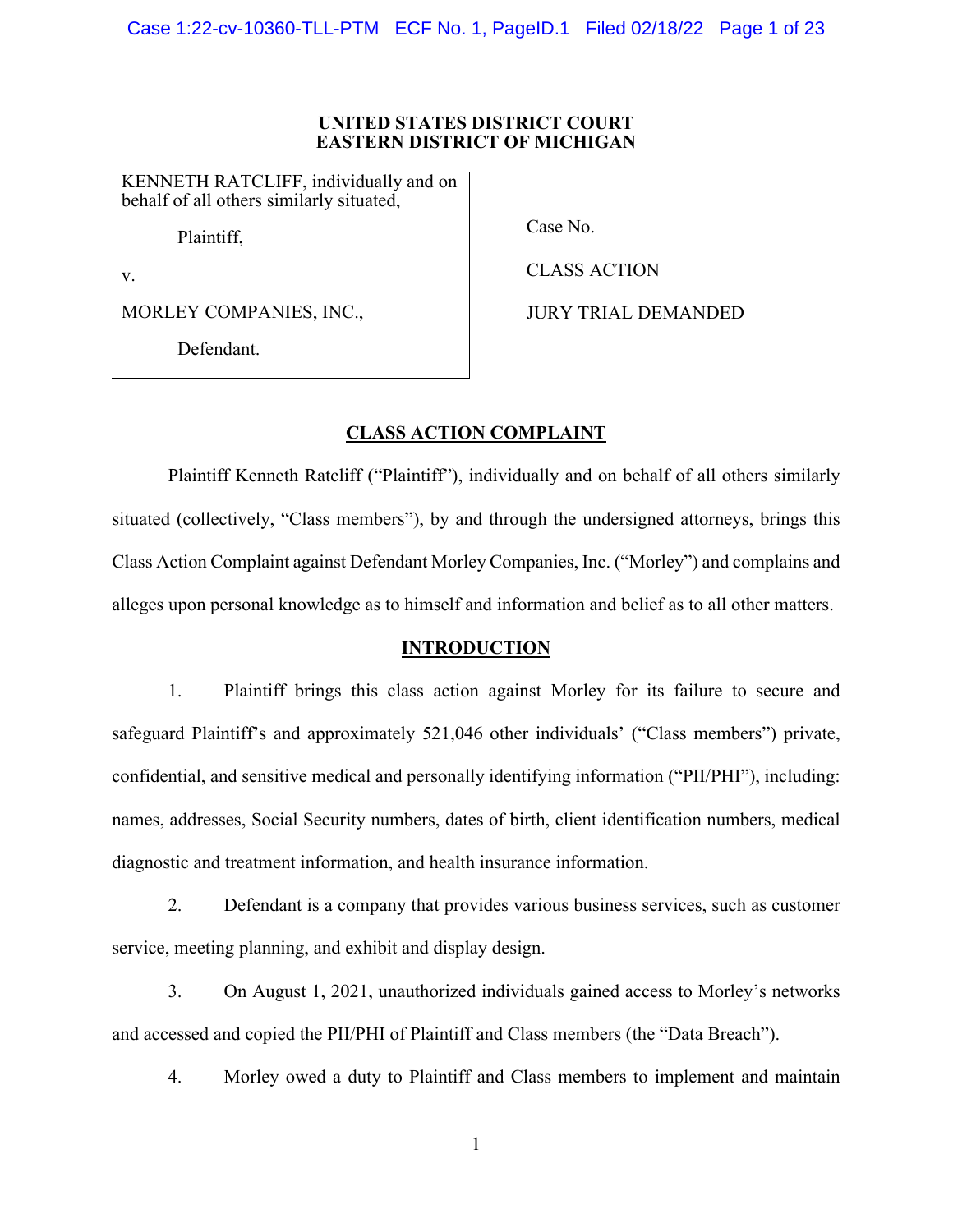#### Case 1:22-cv-10360-TLL-PTM ECF No. 1, PageID.2 Filed 02/18/22 Page 2 of 23

reasonable and adequate security measures to secure, protect, and safeguard their PII/PHI against unauthorized access and disclosure. Morley breached that duty by, among other things, failing to implement and maintain reasonable security procedures and practices to protect its employees', former employees', and clients' PII/PHI from unauthorized access and disclosure.

5. As a result of Morley's inadequate security measures and breach of its duties and obligations, the Data Breach occurred, and Plaintiff's and Class members' PII/PHI was accessed and disclosed. This action seeks to remedy these failings and their consequences. Plaintiff brings this action on behalf of himself and all other individuals whose PII/PHI was exposed as a result of the Data Breach.

6. Plaintiff, on behalf of himself and all other Class members, asserts claims for negligence, negligence per se, breach of implied contract, unjust enrichment, and violation of the Michigan Consumer Protection Act, and seeks declaratory relief, injunctive relief, monetary damages, statutory damages, punitive damages, equitable relief, and all other relief authorized by law.

#### **PARTIES**

7. Plaintiff Kenneth Ratcliff is a Michigan resident who was previously employed by Morley. Believing Morley would implement and maintain reasonable security measures and practices to protect his PII/PHI, Plaintiff Ratcliff provided his PII/PHI to Morley, or Morley otherwise received his PII/PHI, in connection with obtaining employment from Morley. Plaintiff Ratcliff received a letter dated January 26, 2022 from Morley notifying him that his PII/PHI may have been exposed in the Data Breach. Had Plaintiff Ratcliff known that Morley does not adequately protect PII/PHI, he would not have agreed to provide Morley with his PII/PHI.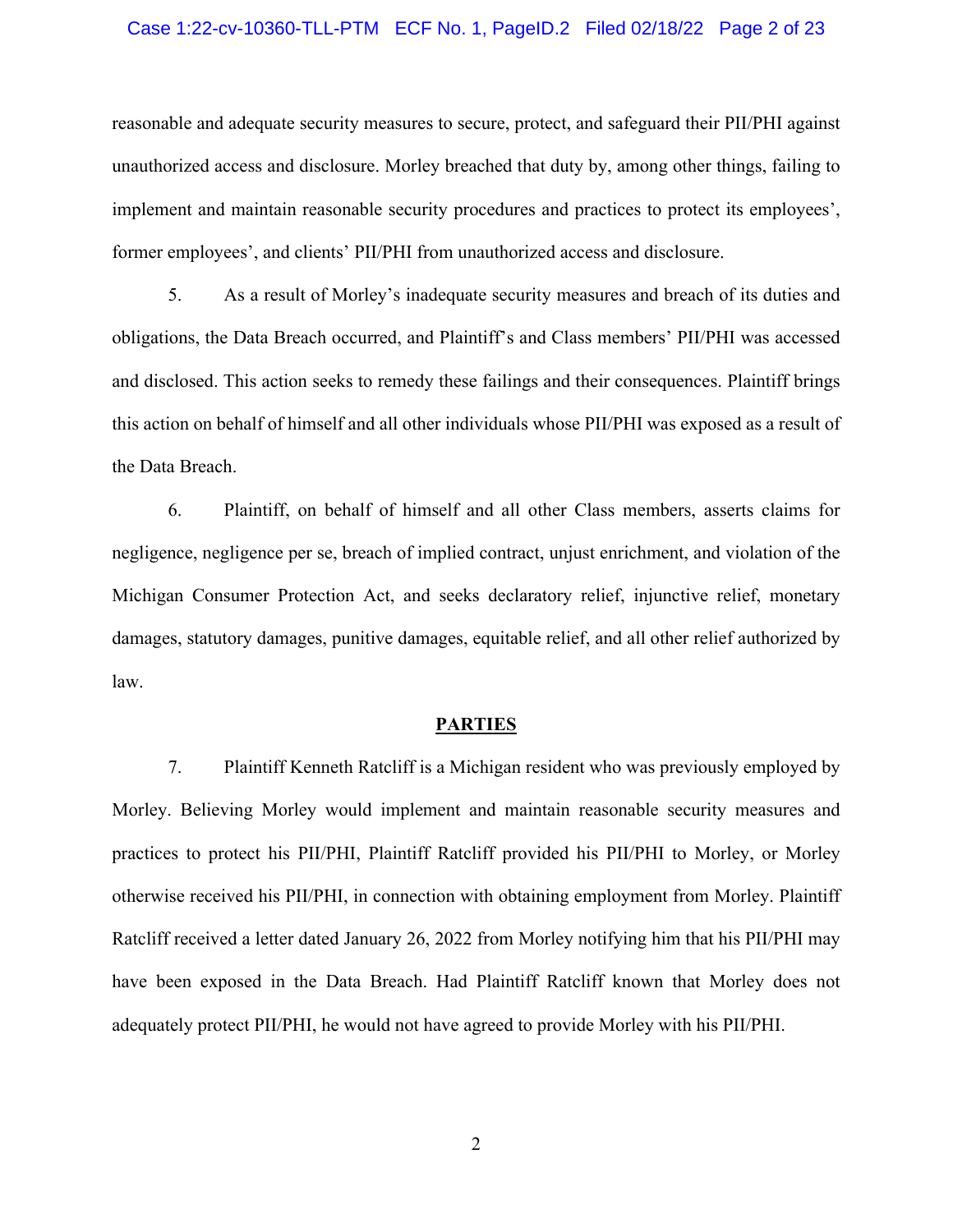## Case 1:22-cv-10360-TLL-PTM ECF No. 1, PageID.3 Filed 02/18/22 Page 3 of 23

8. Defendant Morley Companies, Inc. is a Michigan corporation with its principal place of business located at One Morley Plaza, Saginaw, Michigan 46202.

## **JURISDICTION AND VENUE**

9. The Court has subject matter jurisdiction over Plaintiff's claims under 28 U.S.C. § 1332(d)(2), because (a) there are 100 or more Class members, (b) at least one Class member is a citizen of a state that is diverse from Defendant's citizenship, and (c) the matter in controversy exceeds \$5,000,000, exclusive of interest and costs.

10. This Court has personal jurisdiction over Morley because Morley is a corporation organized under the laws of Michigan.

11. Venue is proper in this District pursuant to 28 U.S.C. § 1391(b)(2) because Morley's principal place of business is located in Saginaw, Michigan.

# **FACTUAL ALLEGATIONS**

# *Overview of Morley*

12. Morley is an organization that provides three main services to businesses: business process outsourcing, meetings and incentives, and exhibits and displays.<sup>[1](#page-2-0)</sup> The company's website states that it works with many Fortune 500 companies.<sup>[2](#page-2-1)</sup>

13. In the regular course of its business, Morley collects and maintains the PII/PHI of employees, former employees, and its clients.

14. Morley requires employees to provide information before being hired and in order to participate in its health plan. That information includes, *inter alia*, names, addresses, dates of

<span id="page-2-0"></span><sup>1</sup> *Services*, MORLEY COMPANIES, INC., https://www.morleynet.com/Services/ (last accessed Feb. 10, 2022)

<span id="page-2-1"></span><sup>2</sup> *Id*.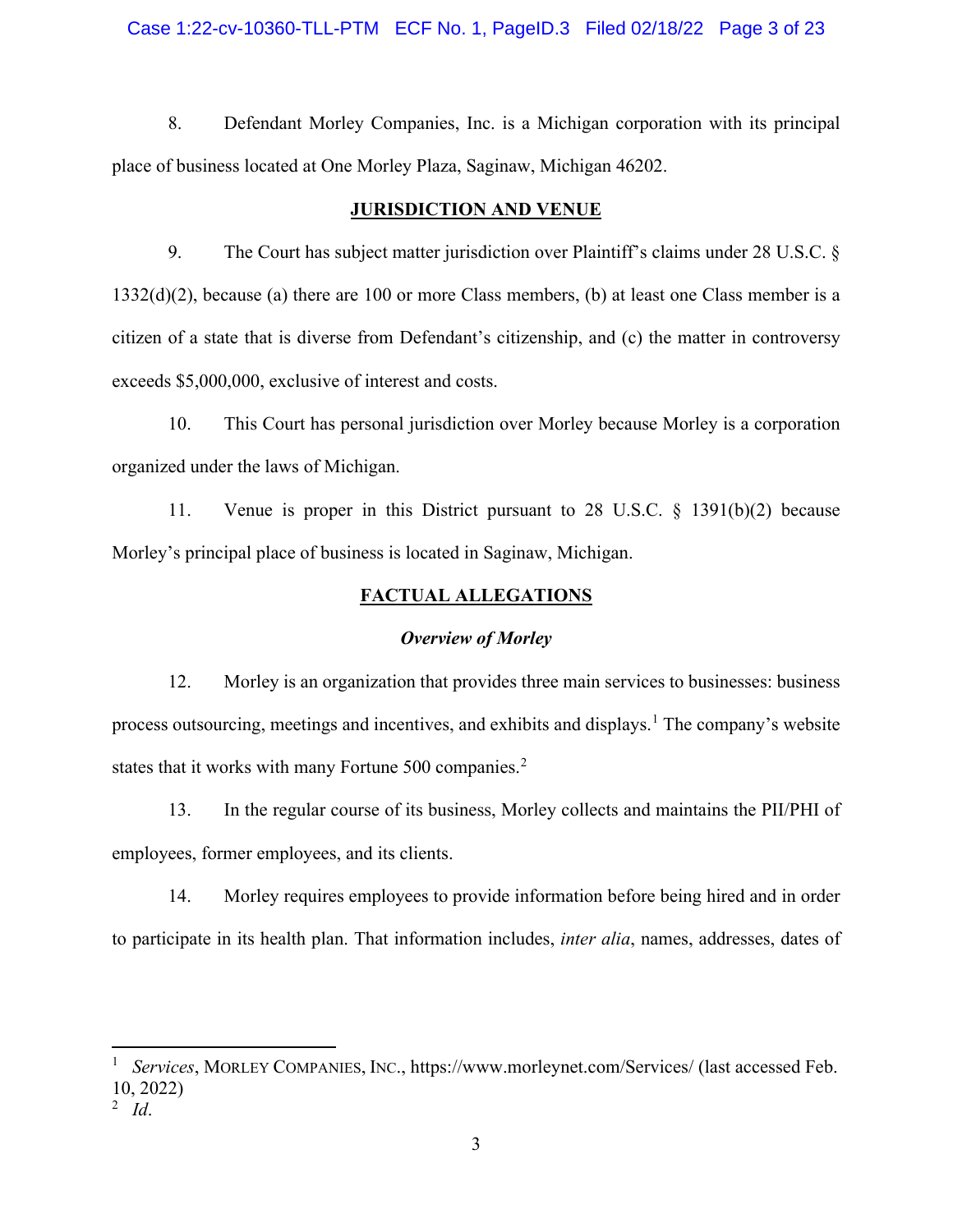# Case 1:22-cv-10360-TLL-PTM ECF No. 1, PageID.4 Filed 02/18/22 Page 4 of 23

birth, health insurance information, and Social Security numbers. Morley stores this information digitally.

15. Plaintiff and Class members are, or were, employees or clients of Morley or received services from Morley, and entrusted Morley with their PII/PHI.

# *The Data Breach*

16. On or about August 1, 2021, an unauthorized individual, or unauthorized individuals, gained access to Morley's network systems. [3](#page-3-0) Morley does not state when the unauthorized access concluded.

17. According to the Maine Attorney General, 521,046 individuals' PII/PHI was exposed during the breach.<sup>[4](#page-3-1)</sup>

18. Morley did not begin to notify impacted breach victims about the data breach until six months after it learned of the breach in August 2021. The notice that Morley posted on its website on February 2, 2022 states the information that was accessed included:

name, address, Social Security number, date of birth, client identification number, medical diagnostic and treatment information, and health insurance information. [5](#page-3-2)

# *Morley Knew That Criminals Target PII/PHI*

19. At all relevant times, Morley knew, or should have known that the PII/PHI was a target for malicious actors. Despite such knowledge, Morley failed to implement and maintain reasonable and appropriate data privacy and security measures to protect Plaintiff's and Class members' PII/PHI from cyber-attacks that Morley should have anticipated and guarded against.

<span id="page-3-0"></span><sup>3</sup> *Morley Notifies Clients of Data Security Incident*, MORLEY COMPANIES, INC. (Feb. 2, 2022), available at https://www.morleynet.com/about/cyber-security-incident/ (last accessed Feb. 10, 2022).

<span id="page-3-1"></span><sup>4</sup> https://apps.web.maine.gov/online/aeviewer/ME/40/9779e52a-a15b-4cde-884e-7b25e4a56b80.shtml (last accessed Feb. 10, 2022)

<span id="page-3-2"></span><sup>5</sup> *Morley Notifies Clients of Data Security Incident*, n.3, *supra*.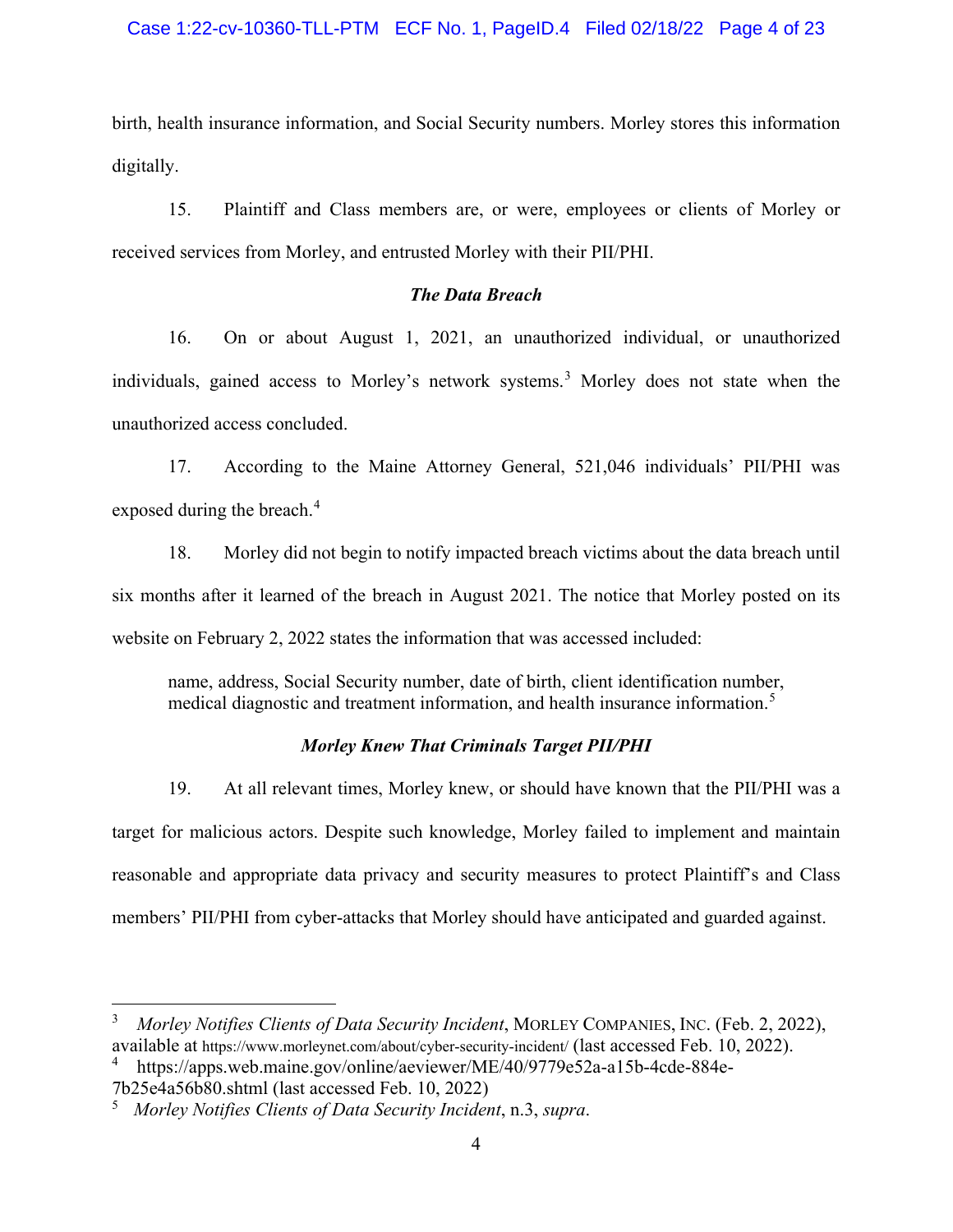## Case 1:22-cv-10360-TLL-PTM ECF No. 1, PageID.5 Filed 02/18/22 Page 5 of 23

20. It is well known amongst companies that store sensitive personally identifying information that sensitive information—such as the Social Security numbers ("SSNs") and medical information stolen in the Data Breach—is valuable and frequently targeted by criminals. In a recent article, *Business Insider* noted that "[d]ata breaches are on the rise for all kinds of businesses, including retailers . . . . Many of them were caused by flaws in . . . systems either online or in stores."<sup>[6](#page-4-0)</sup>

21. Cyber criminals seek out PHI at a greater rate than other sources of personal information. In a 2021 report, the healthcare compliance company Protenus found that there were 758 medical data breaches in 2020 with over 40 million patient records exposed.[7](#page-4-1) This is an increase from the 572 medical data breaches that Protenus compiled in 2019.[8](#page-4-2)

22. PII/PHI is a valuable property right.<sup>[9](#page-4-3)</sup> The value of PII/PHI as a commodity is measurable.<sup>[10](#page-4-4)</sup> "Firms are now able to attain significant market valuations by employing business models predicated on the successful use of personal data within the existing legal and regulatory frameworks."[11](#page-4-5) American companies are estimated to have spent over \$19 billion on acquiring

<span id="page-4-0"></span><sup>6</sup> Dennis Green, Mary Hanbury & Aine Cain, *If you bought anything from these 19 companies recently, your data may have been stolen*, BUSINESS INSIDER (Nov. 19, 2019, 8:05 AM), available at https://www.businessinsider.com/data-breaches-retailers-consumer-companies-2019-1.

<span id="page-4-1"></span><sup>7</sup> Protenus, *2021 Breach Barometer*, PROTENUS.COM, available at

<span id="page-4-2"></span>https://www.protenus.com/resources/2021-breach-barometer (last accessed Feb. 10, 2022). 8 Protenus, *2020 Breach Barometer*, PROTENUS.COM, available at

https://www.protenus.com/resources/2020-breach-barometer (last accessed Feb. 10, 2022). 9 *See* Marc van Lieshout, *The Value of Personal Data*, 457 International Federation for

<span id="page-4-3"></span>Information Processing 26 (May 2015) ("The value of [personal] information is well understood by marketers who try to collect as much data about personal conducts and preferences as possible…"), available at https://www.researchgate.net/publication/283668023\_The\_Value\_of\_Personal\_Data (last accessed Feb. 10, 2022).

<span id="page-4-4"></span><sup>10</sup> *See* Robert Lowes, *Stolen EHR [Electronic Health Record] Charts Sell for \$50 Each on Black Market*, MEDSCAPE.COM (April 28, 2014), available at

http://www.medscape.com/viewarticle/824192 (last accessed Feb. 10, 2022)...

<span id="page-4-5"></span><sup>11</sup> OECD, *Exploring the Economics of Personal Data: A Survey of Methodologies for Measuring Monetary Value*, OECD ILIBRARY (April 2, 2013), available at https://www.oecd-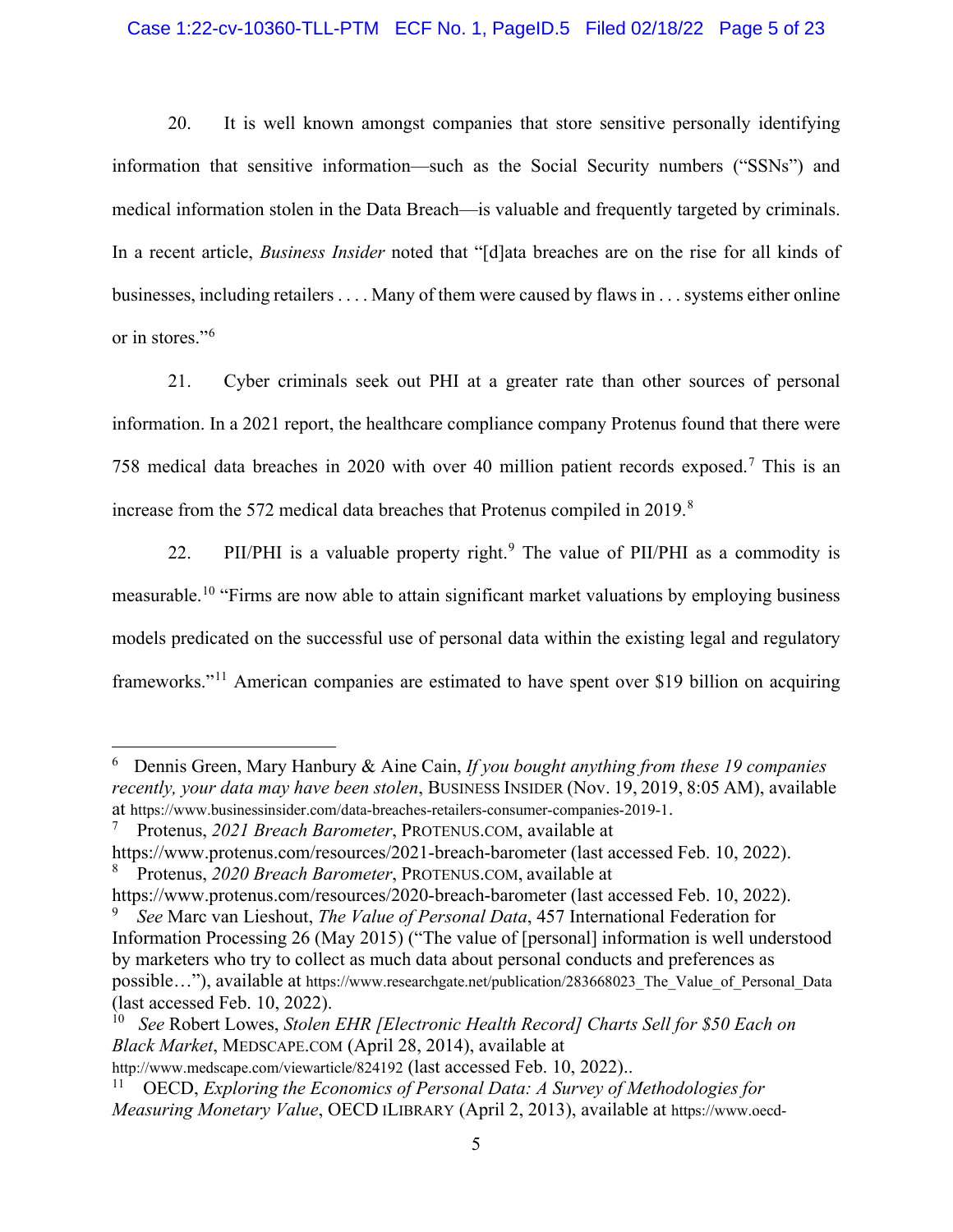# Case 1:22-cv-10360-TLL-PTM ECF No. 1, PageID.6 Filed 02/18/22 Page 6 of 23

personal data of consumers in 2018.[12](#page-5-0) It is so valuable to identity thieves that once PII/PHI has been disclosed, criminals often trade it on the "cyber black-market," or the "dark web," for many years.

23. As a result of their real and significant value, identity thieves and other cyber criminals have openly posted credit card numbers, SSNs, PII/PHI, and other sensitive information directly on various Internet websites making the information publicly available. This information from various breaches, including the information exposed in the Data Breach, can be readily aggregated and become more valuable to thieves and more damaging to victims.

24. PHI is particularly valuable and has been referred to as a "treasure trove for criminals."[13](#page-5-1) A cybercriminal who steals a person's PHI can end up with as many as "seven to ten personal identifying characteristics of an individual."[14](#page-5-2) A study by Experian found that the "average total cost" of medical identity theft is "about \$20,000" per incident, and that a majority of victims of medical identity theft were forced to pay out-of-pocket costs for healthcare they did not receive in order to restore coverage.<sup>[15](#page-5-3)</sup>

25. All-inclusive health insurance dossiers containing sensitive health insurance

ilibrary.org/science-and-technology/exploring-the-economics-of-personal-data\_5k486qtxldmq-en (last accessed Feb. 10, 2022).

<span id="page-5-0"></span><sup>&</sup>lt;sup>12</sup> IAB Data Center of Excellence, *U.S. Firms to Spend Nearly \$19.2 Billion on Third-Party Audience Data and Data-Use Solutions in 2018, Up 17.5% from 2017*, IAB.COM (Dec. 5, 2018), available at https://www.iab.com/news/2018-state-of-data-report/ (last accessed Feb. 10, 2022).

<span id="page-5-1"></span><sup>13</sup> *See* Andrew Steager, *What Happens to Stolen Healthcare Data*, HEALTHTECH MAGAZINE (Oct. 20, 2019), available at https://healthtechmagazine.net/article/2019/10/what-happens-stolenhealthcare-data-perfcon (last accessed Feb. 10, 2022) ("*What Happens to Stolen Healthcare Data* Article") (quoting Tom Kellermann, Chief Cybersecurity Officer, Carbon Black, stating "Health information is a treasure trove for criminals."). 14 *Id.* 

<span id="page-5-3"></span><span id="page-5-2"></span><sup>15</sup> *See* Elinor Mills, *Study: Medical identity theft is costly for victims*, CNET (Mar. 3, 2010), available at https://www.cnet.com/news/study-medical-identity-theft-is-costly-for-victims (last accessed Feb. 10, 2022).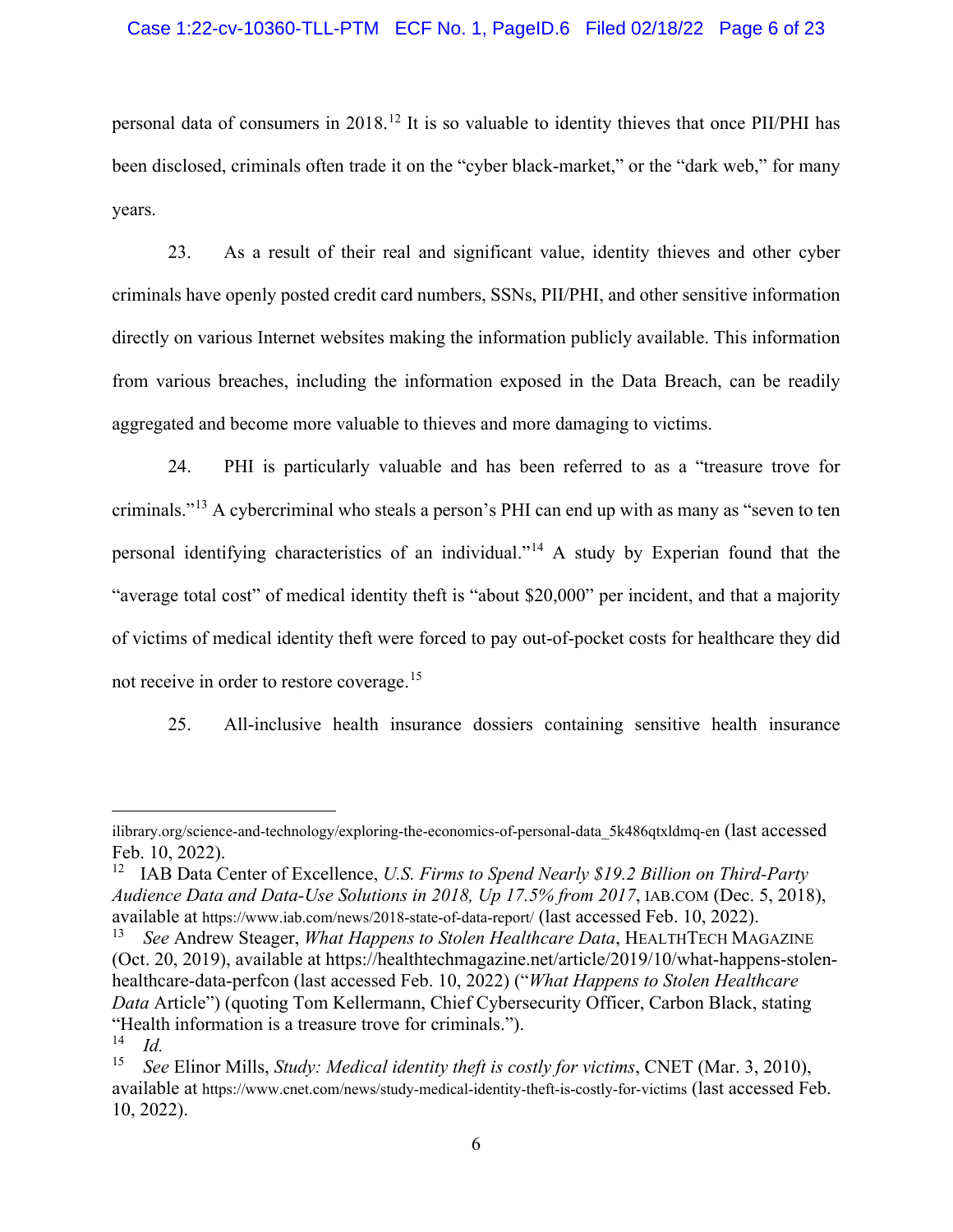## Case 1:22-cv-10360-TLL-PTM ECF No. 1, PageID.7 Filed 02/18/22 Page 7 of 23

information, names, addresses, telephone numbers, email addresses, SSNs, and bank account information, complete with account and routing numbers, can fetch up to \$1,200 to \$1,300 each on the black market.<sup>[16](#page-6-0)</sup> According to a report released by the Federal Bureau of Investigation's ("FBI") Cyber Division, criminals can sell healthcare records for 50 times the price of a stolen Social Security or credit card number.<sup>[17](#page-6-1)</sup>

26. Criminals can use stolen PII/PHI to extort a financial payment by "leveraging details specific to a disease or terminal illness."[18](#page-6-2) Quoting Carbon Black's Chief Cybersecurity Officer, one recent article explained: "Traditional criminals understand the power of coercion and extortion . . . By having healthcare information—specifically, regarding a sexually transmitted disease or terminal illness—that information can be used to extort or coerce someone to do what you want them to do."[19](#page-6-3)

27. Consumers place a high value on the privacy of that data. Researchers shed light on how much consumers value their data privacy—and the amount is considerable. Indeed, studies confirm that "when privacy information is made more salient and accessible, some consumers are willing to pay a premium to purchase from privacy protective websites."<sup>[20](#page-6-4)</sup>

28. Given these facts, any company that transacts business with a consumer and then

<span id="page-6-0"></span><sup>&</sup>lt;sup>16</sup> SC Staff, *Health Insurance Credentials Fetch High Prices in the Online Black Market*, SC MAGAZINE (July 16, 2013), available at https://www.scmagazine.com/news/breach/health-insurancecredentials-fetch-high-prices-in-the-online-black-market (last accessed Feb. 10, 2021).

<span id="page-6-1"></span><sup>17</sup> Federal Bureau of Investigation, *Health Care Systems and Medical Devices at Risk for Increased Cyber Intrusions for Financial Gain* (April 8, 2014), available at https://www.illuminweb.com/wp-content/uploads/ill-mo-uploads/103/2418/health-systemscyber-intrusions.pdf (last accessed Feb. 10, 2021).

<sup>18</sup> *What Happens to Stolen Healthcare Data*, *supra* at n.13.

<span id="page-6-3"></span><span id="page-6-2"></span><sup>19</sup> *Id.* 

<span id="page-6-4"></span><sup>20</sup> Janice Y. Tsai et al., *The Effect of Online Privacy Information on Purchasing Behavior*, *An Experimental Study*, 22(2) INFORMATION SYSTEMS RESEARCH 254 (June 2011), available at https://www.jstor.org/stable/23015560?seq=1 (last accessed Feb. 10, 2021).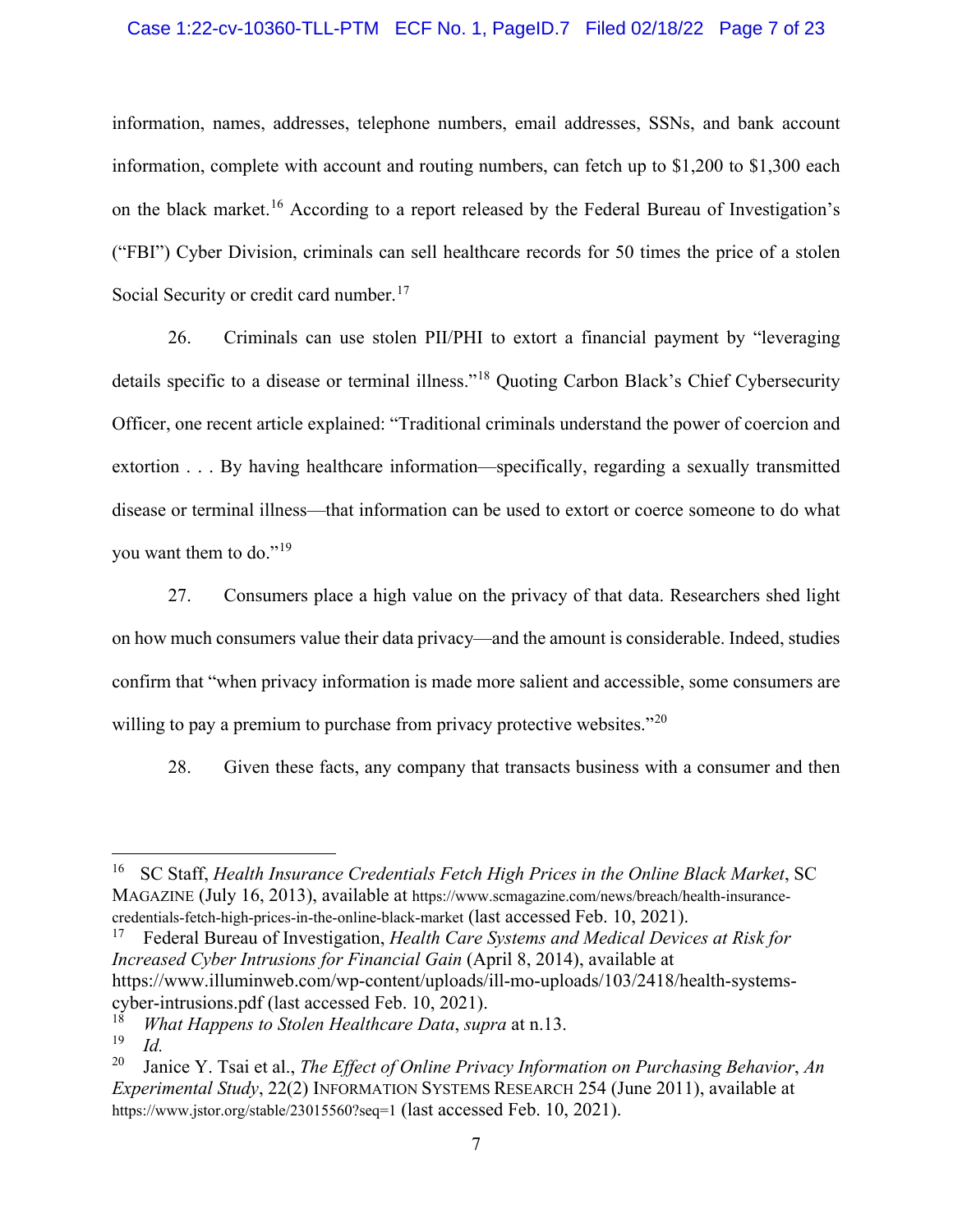# Case 1:22-cv-10360-TLL-PTM ECF No. 1, PageID.8 Filed 02/18/22 Page 8 of 23

compromises the privacy of consumers' PII/PHI has thus deprived that consumer of the full monetary value of the consumer's transaction with the company.

## *Theft of PII/PHI Has Grave and Lasting Consequences for Victims*

29. Theft of PII/PHI is serious. The Federal Trade Commission ("FTC") warns consumers that identity thieves use PII/PHI to exhaust financial accounts, receive medical treatment, start new utility accounts, and incur charges and credit in a person's name.<sup>[21](#page-7-0)</sup>

30. Identity thieves use personal information for a variety of crimes, including credit card fraud, phone or utilities fraud, and bank/finance fraud.<sup>[22](#page-7-1)</sup> According to Experian, one of the largest credit reporting companies in the world, "[t]he research shows that personal information is valuable to identity thieves, and if they can get access to it, they will use it" to among other things: open a new credit card or loan; change a billing address so the victim no longer receives bills; open new utilities; obtain a mobile phone; open a bank account and write bad checks; use a debit card number to withdraw funds; obtain a new driver's license or ID; use the victim's information in the event of arrest or court action.<sup>[23](#page-7-2)</sup>

31. With access to an individual's PII/PHI, criminals can do more than just empty a

<span id="page-7-0"></span><sup>21</sup> *See* Federal Trade Commission, *What to Know About Identity Theft*, FEDERAL TRADE COMMISSION CONSUMER INFORMATION, available at

https://www.consumer.ftc.gov/articles/what-know-about-identity-theft (last accessed Feb. 10, 2022).

<span id="page-7-1"></span><sup>22</sup> The FTC defines identity theft as "a fraud committed or attempted using the identifying information of another person without authority." 16 C.F.R. § 603.2. The FTC describes "identifying information" as "any name or number that may be used, alone or in conjunction with any other information, to identify a specific person," including, among other things,

<sup>&</sup>quot;[n]ame, social security number, date of birth, official State or government issued driver's license or identification number, alien registration number, government passport number, employer or taxpayer identification number. *Id*.

<span id="page-7-2"></span><sup>23</sup> *See* Susan Henson, *What Can Identity Thieves Do with Your Personal Information and How Can You Protect Yourself*, EXPERIAN, available at https://www.experian.com/blogs/askexperian/what-can-identity-thieves-do-with-your-personal-information-and-how-can-youprotect-yourself/ (last accessed Feb. 10, 2022).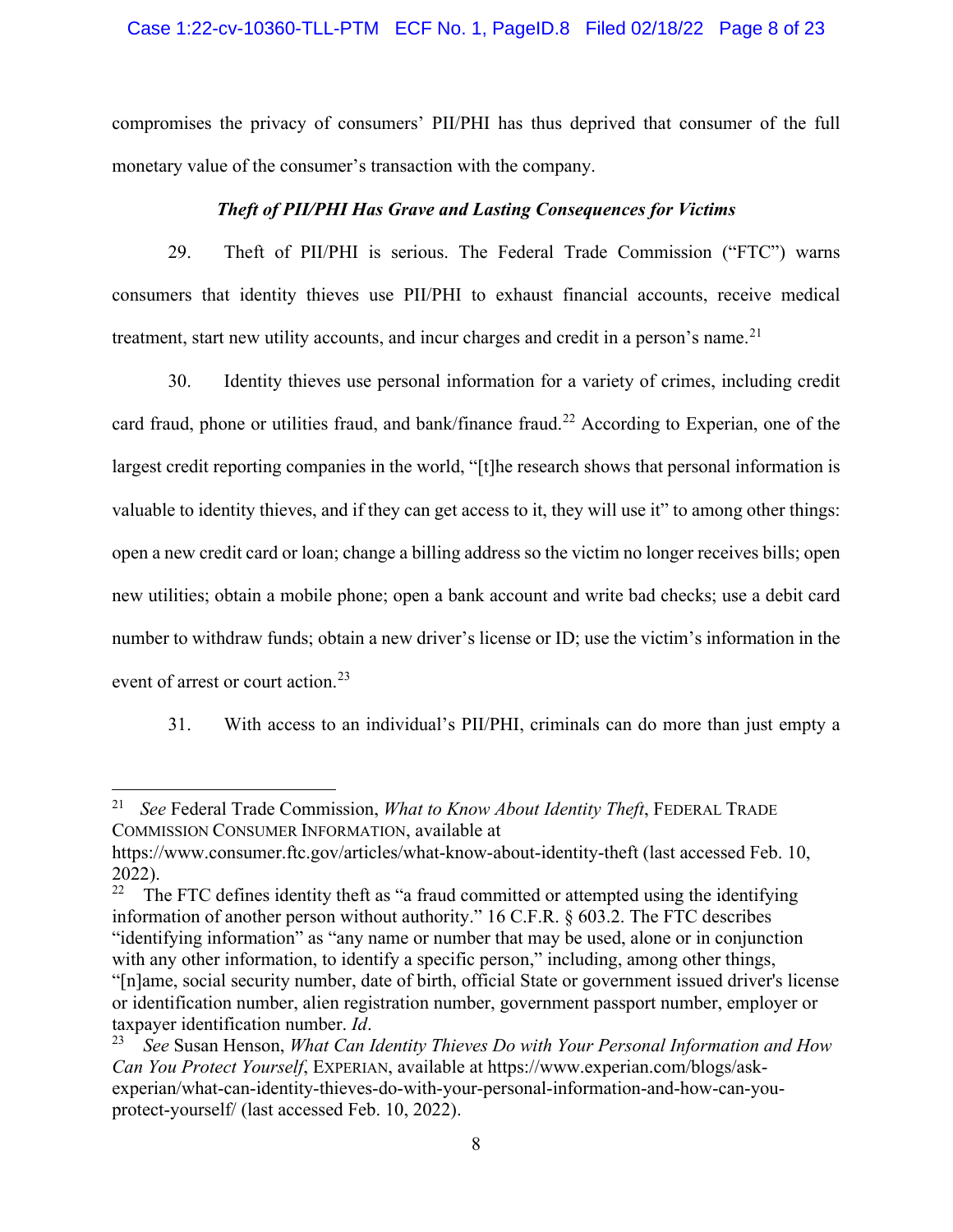## Case 1:22-cv-10360-TLL-PTM ECF No. 1, PageID.9 Filed 02/18/22 Page 9 of 23

victim's bank account—they can also commit all manner of fraud, including: obtaining a driver's license or official identification card in the victim's name but with the thief's picture; using the victim's name and SSN to obtain government benefits, or; filing a fraudulent tax return using the victim's information. In addition, identity thieves may obtain a job using the victim's SSN, rent a house, or receive medical services in the victim's name, and may even give the victim's personal information to police during an arrest, resulting in an arrest warrant being issued in the victim's name. $^{24}$  $^{24}$  $^{24}$ 

32. Identity theft is a very difficult problem to solve. In a survey, the Identity Theft Resource Center found that most victims of identity crimes need more than a month to resolve issues stemming from identity theft and some need over a year.<sup>[25](#page-8-1)</sup>

33. Theft of SSNs also creates a particularly alarming situation for victims because those numbers cannot easily be replaced. In order to obtain a new number, a breach victim has to demonstrate ongoing harm from misuse of her SSN, and a new SSN will not be provided until after the harm has already been suffered by the victim.

34. Due to the highly sensitive nature of SSNs, theft of SSNs in combination with other PII (e.g., name, address, date of birth) is akin to having a master key to the gates of fraudulent activity. TIME quotes data security researcher Tom Stickley, who is employed by companies to find flaws in their computer systems, as stating, "If I have your name and your Social Security number and you don't have a credit freeze yet, you're easy pickings."<sup>[26](#page-8-2)</sup>

<span id="page-8-0"></span><sup>24</sup>*See* Federal Trade Commission, *Warning Signs of Identity Theft*, IDENTITYTHEFT.GOV, available at https://www.identitytheft.gov/Warning-Signs-of-Identity-Theft (last accessed Feb. 10, 2022).

<span id="page-8-1"></span><sup>25</sup> Identity Theft Resource Center, *2021 Consumer Aftermath Report*, IDENTITY THEFT RESOURCE CENTER (2021), available at https://www.idtheftcenter.org/identity-theft-aftermathstudy/ (last accessed Feb. 10, 2022).

<span id="page-8-2"></span><sup>26</sup> Patrick Lucas Austin, *'It Is Absurd.' Data Breaches Show it's Time to Rethink How We Use*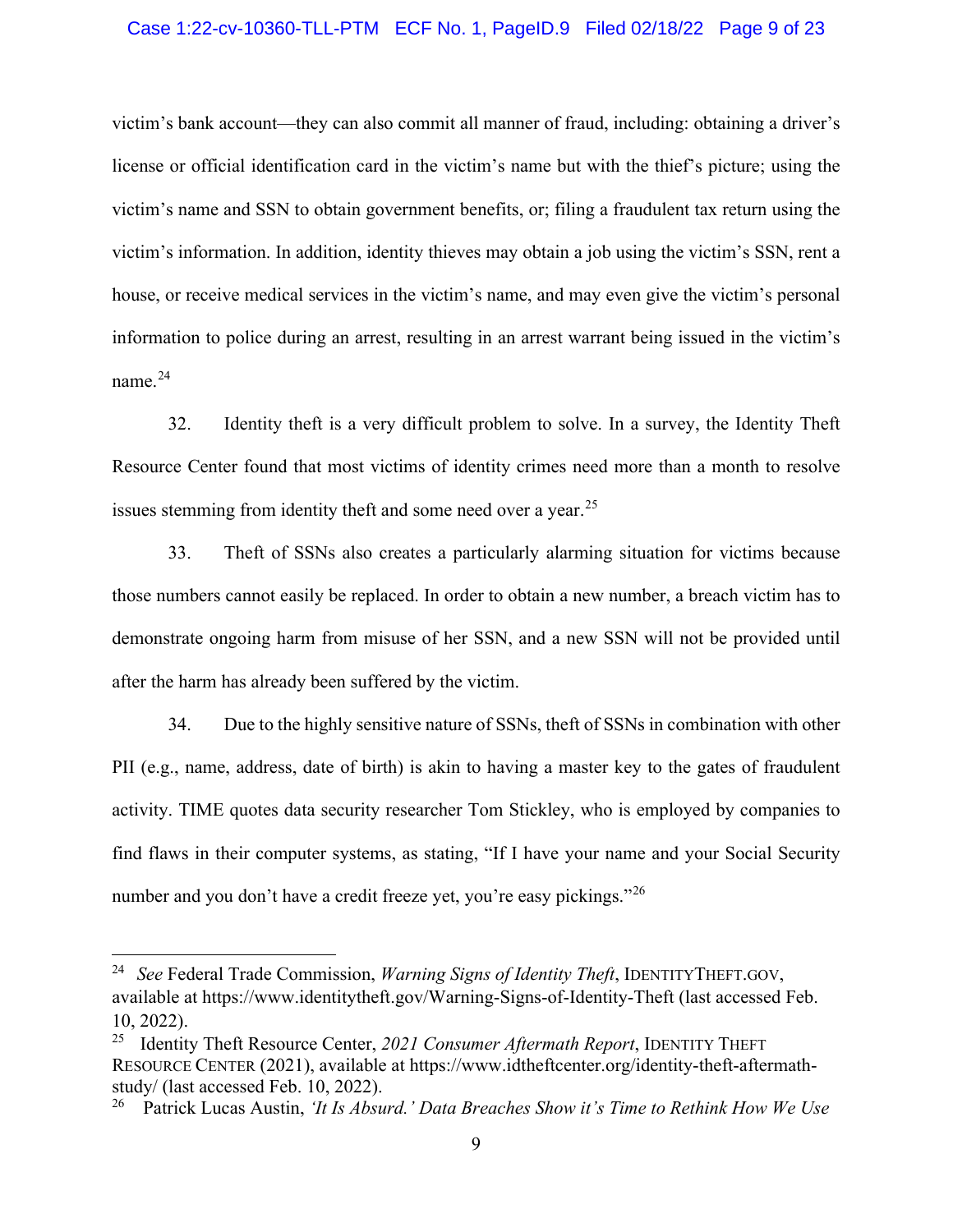# Case 1:22-cv-10360-TLL-PTM ECF No. 1, PageID.10 Filed 02/18/22 Page 10 of 23

35. Theft of PII is even more serious when it includes theft of PHI. Data breaches involving medical information "typically leave[] a trail of falsified information in medical records that can plague victims' medical and financial lives for years."[27](#page-9-0) It "is also more difficult to detect, taking almost twice as long as normal identity theft."[28](#page-9-1) In warning consumers on the dangers of medical identity theft, the FTC states that an identity thief may use PII/PHI "to see a doctor, get prescription drugs, buy medical devices, submit claims with your insurance provider, or get other medical care." [29](#page-9-2) The FTC also warns, "If the thief's health information is mixed with yours, your treatment, insurance and payment records, and credit report may be affected."<sup>[30](#page-9-3)</sup>

36. A report published by the World Privacy Forum and presented at the US FTC Workshop on Informational Injury describes what medical identity theft victims may experience:

- Changes to their health care records, most often the addition of falsified information, through improper billing activity or activity by imposters. These changes can affect the healthcare a person receives if the errors are not caught and corrected.
- Significant bills for medical goods and services not sought nor received.
- Issues with insurance, co-pays, and insurance caps.
- Long-term credit problems based on problems with debt collectors reporting debt due to identity theft.
- Serious life consequences resulting from the crime; for example, victims have been falsely accused of being drug users based on falsified entries to their medical files;

*Social Security Numbers, Experts Say*, TIME (August 5, 2019), available at

https://time.com/5643643/capital-one-equifax-data-breach-social-security/ (last accessed Feb. 10, 2022).

<span id="page-9-0"></span><sup>27</sup> Pam Dixon and John Emerson, *The Geography of Medical Identity Theft*, FTC.GOV (Dec. 12, 2017), available at https://www.ftc.gov/system/files/documents/public\_comments/2018/01/00037-142815.pdf

<span id="page-9-1"></span><sup>28</sup> *See* Federal Bureau of Investigation, *Health Care Systems and Medical Devices at Risk*…, *supra* at n.17.

<span id="page-9-3"></span><span id="page-9-2"></span><sup>29</sup> *See* Federal Trade Commission, *What to Know About Medical Identity Theft*, Federal Trade Commission Consumer Information, available at https://www.consumer.ftc.gov/articles/whatknow-about-medical-identity-theft (last accessed Feb. 10, 2022). 30 *Id*.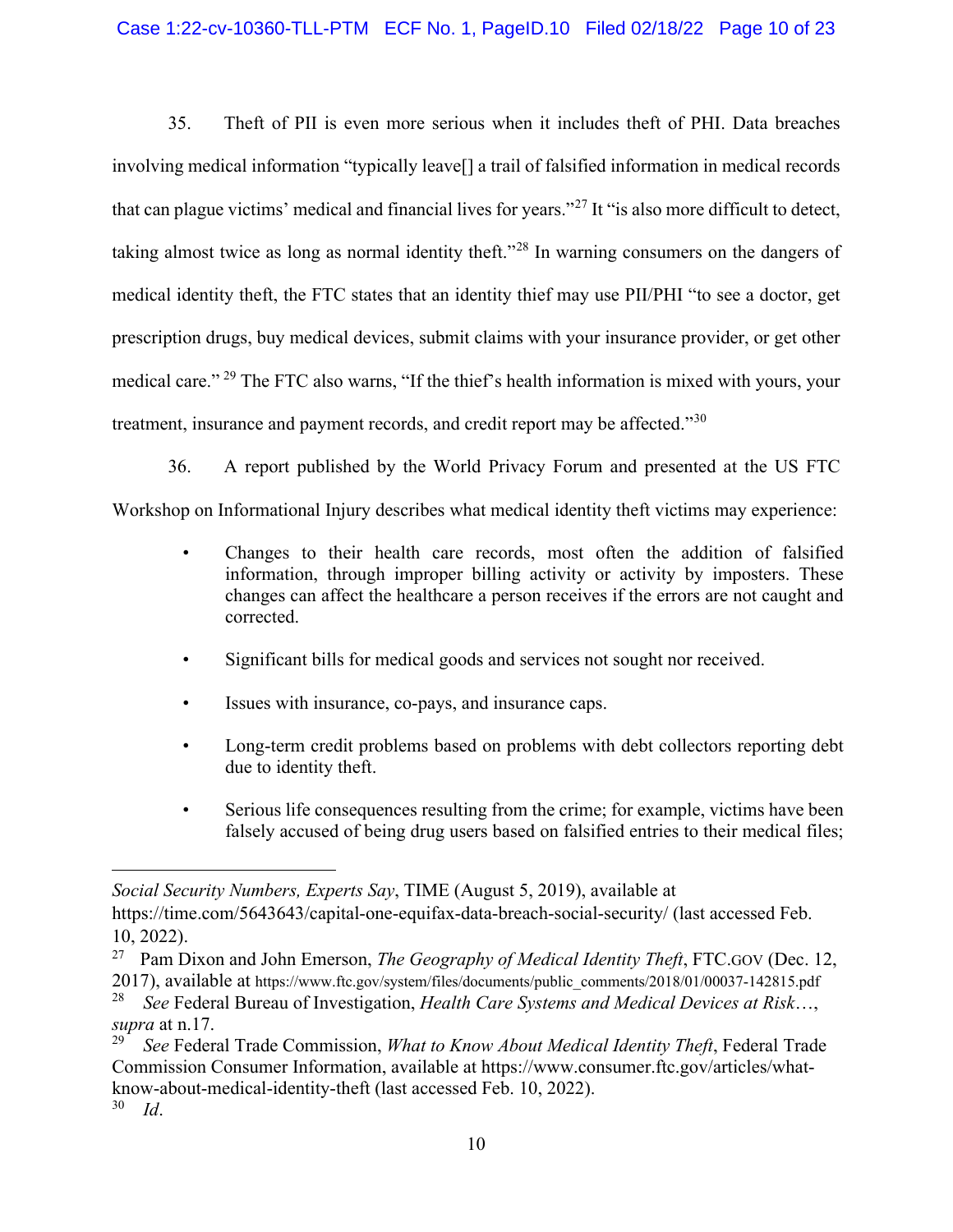victims have had their children removed from them due to medical activities of the imposter; victims have been denied jobs due to incorrect information placed in their health files due to the crime.

- As a result of improper and/or fraudulent medical debt reporting, victims may not qualify for mortgage or other loans and may experience other financial impacts.
- Phantom medical debt collection based on medical billing or other identity information.
- Sales of medical debt arising from identity theft can perpetuate a victim's debt collection and credit problems, through no fault of their own.<sup>[31](#page-10-0)</sup>
- 37. There may also be a time lag between when sensitive personal information is stolen,

when it is used, and when a person discovers it has been used. For example, on average, it takes approximately three months for consumers to discover their identity has been stolen and used, but it takes some individuals up to three years to learn that information.<sup>[32](#page-10-1)</sup>

38. It is within this context that Plaintiff and Class members must now live with the knowledge that their PII/PHI is forever in cyberspace and was taken by people willing to use the information for any number of improper purposes and scams, including making the information available for sale on the black-market.

# *Damages Sustained by Plaintiff and the Other Class Members*

39. Plaintiff and Class members have suffered injury and damages, including, but not limited to: (i) a substantially increased risk of identity theft and medical theft—risks justifying expenditures for protective and remedial services for which they are entitled to compensation; (ii) improper disclosure of their PII/PHI; (iii) breach of the confidentiality of their PII/PHI; (iv) deprivation of the value of their PII/PHI, for which there is a well-established national and

<span id="page-10-1"></span><sup>32</sup> John W. Coffey, *Difficulties in Determining Data Breach Impacts*, 17 Journal of Systemics, Cybernetics and Informatics 9 (2019), available at

<span id="page-10-0"></span><sup>31</sup> *See* Pam Dixon and John Emerson, *The Geography of Medical Identity Theft*, *supra* at 27.

http://www.iiisci.org/journal/pdv/sci/pdfs/IP069LL19.pdf (last accessed Feb. 10, 2021).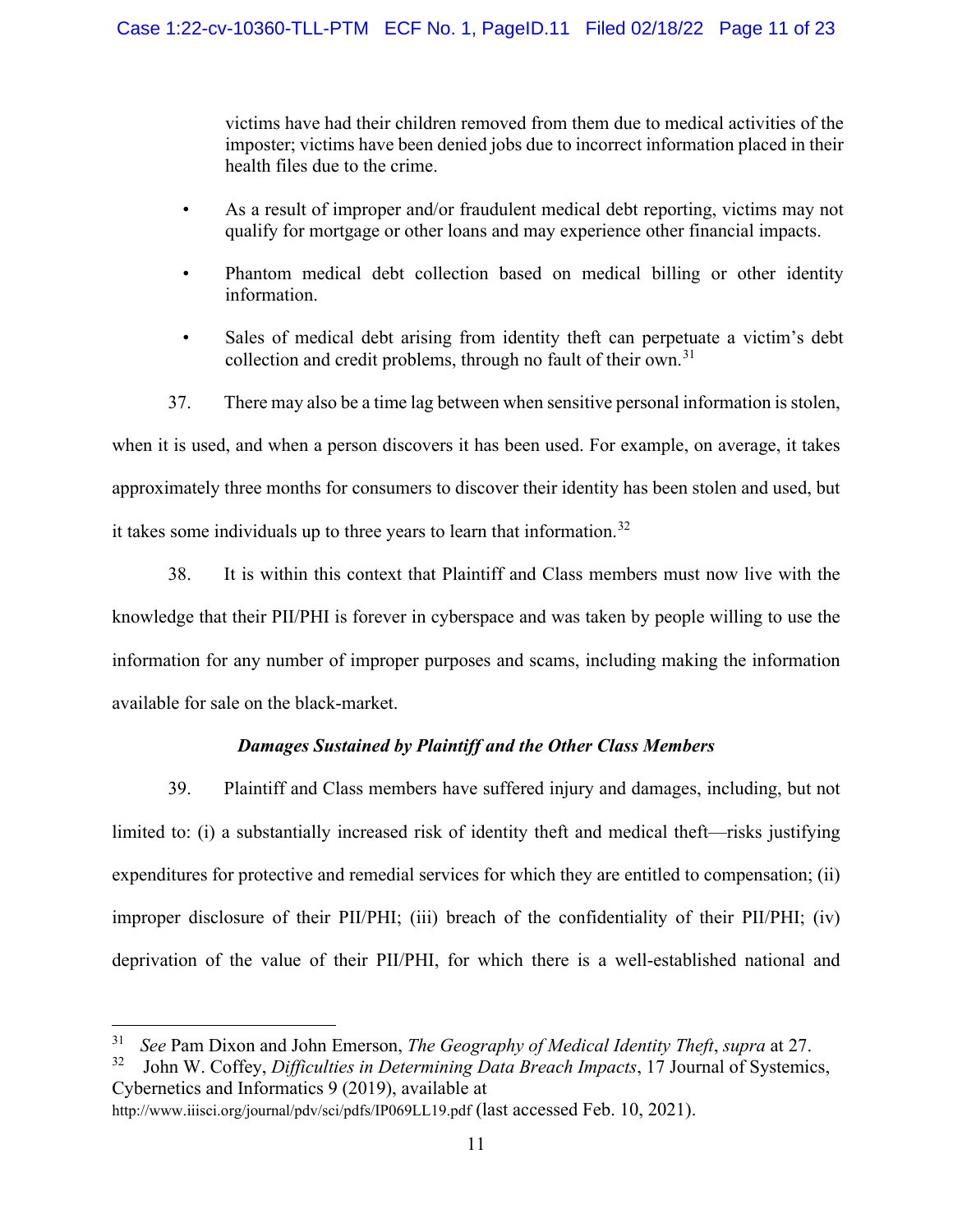international market; and (v) lost time and money incurred to mitigate and remediate the effects of the Data Breach, including the increased risks of identity theft and medical identity theft they face and will continue to face.

# **CLASS ALLEGATIONS**

40. This action is brought and may be properly maintained as a class action pursuant to Fed. R. Civ. P. 23.

41. Plaintiff brings this action on behalf of himself and all members of the following Class of similarly situated persons:

All individuals whose PHI/PII was accessed by and disclosed to unauthorized persons in the Data Breach, including all individuals who were sent a notice of the Data Breach.

42. Excluded from the Class is Morley Companies, Inc. and its affiliates, parents, subsidiaries, officers, agents, and directors, as well as the judge(s) presiding over this matter and the clerks of said judge(s).

43. Certification of Plaintiff's claims for class-wide treatment is appropriate because Plaintiff can prove the elements of the claims on a class-wide basis using the same evidence as would be used to prove those elements in individual actions alleging the same claims.

44. The members in the Class are so numerous that joinder of all Class members in a single proceeding would be impracticable. Morley reported to the Maine Attorney General that approximately 521,046 individuals' information was exposed in the Data Breach.

45. Common questions of law and fact exist as to all Class members and predominate over any potential questions affecting only individual Class members. Such common questions of law or fact include, *inter alia*: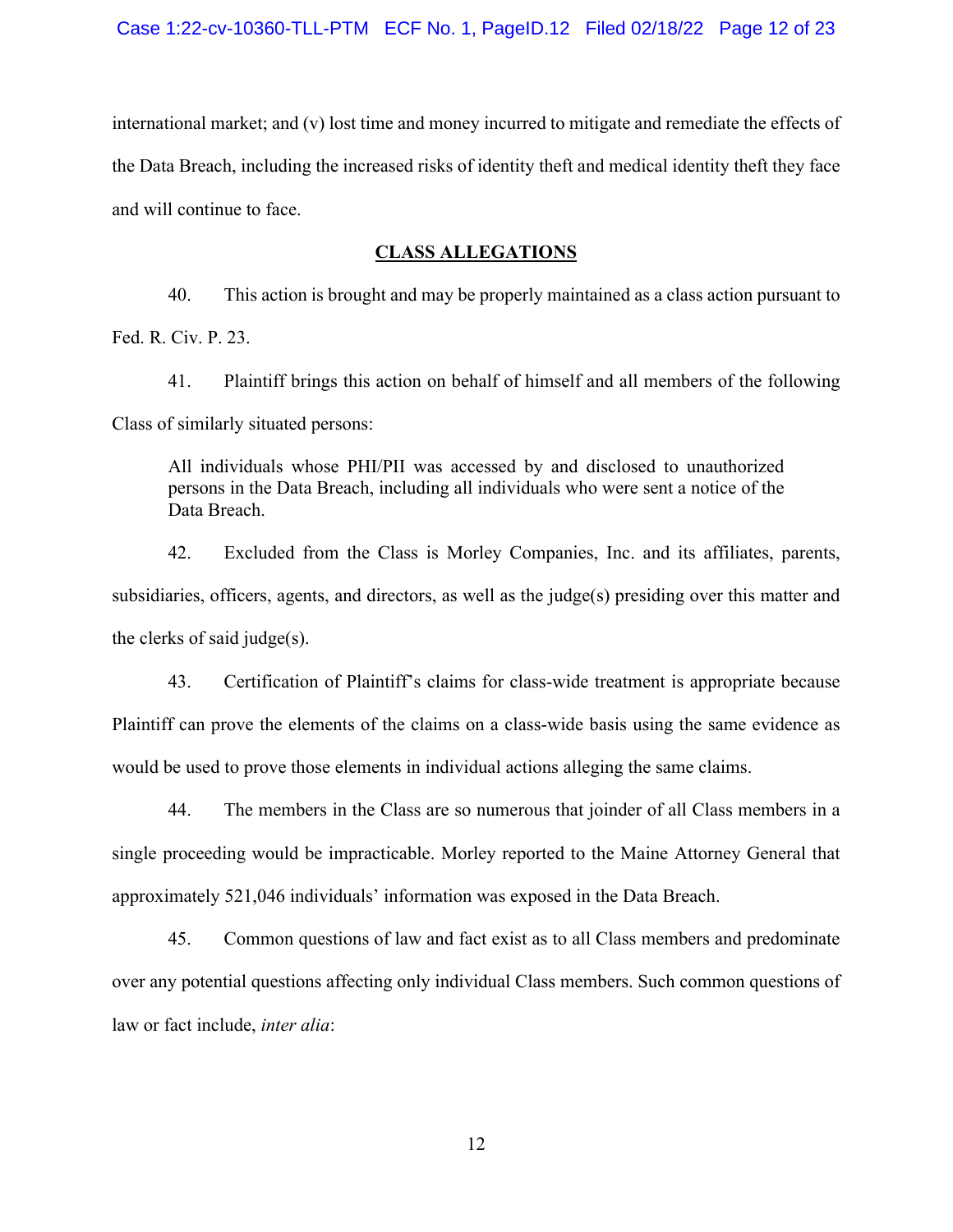- a. Whether Morley had a duty to implement and maintain reasonable security procedures and practices to protect and secure Plaintiff's and Class members' PII/PHI from unauthorized access and disclosure;
- b. Whether Morley failed to exercise reasonable care to secure and safeguard Plaintiff's and Class members' PII/PHI;
- c. Whether an implied contract existed between Class members and Morley providing that Morley would implement and maintain reasonable security measures to protect and secure Class members' PII/PHI from unauthorized access and disclosure;
- d. Whether Morley breached its duties to protect Plaintiff's and Class member's PII/PHI; and
- e. Whether Plaintiff and Class members are entitled to damages and the measure of such damages and relief.

46. Morley engaged in a common course of conduct giving rise to the legal rights sought to be enforced by Plaintiff, on behalf of himself and Class members. Individual questions, if any, pale in comparison, in both quantity and quality, to the numerous common questions that dominate this action.

47. Plaintiff's claims are typical of the claims of the Class. Plaintiff, like all proposed members of the Class, had his PII/PHI compromised in the Data Breach. Plaintiff and Class members were injured by the same wrongful acts, practices, and omissions committed by Morley, as described herein. Plaintiff's claims therefore arise from the same practices or course of conduct that give rise to the claims of all Class members.

48. Plaintiff will fairly and adequately protect the interests of the Class members.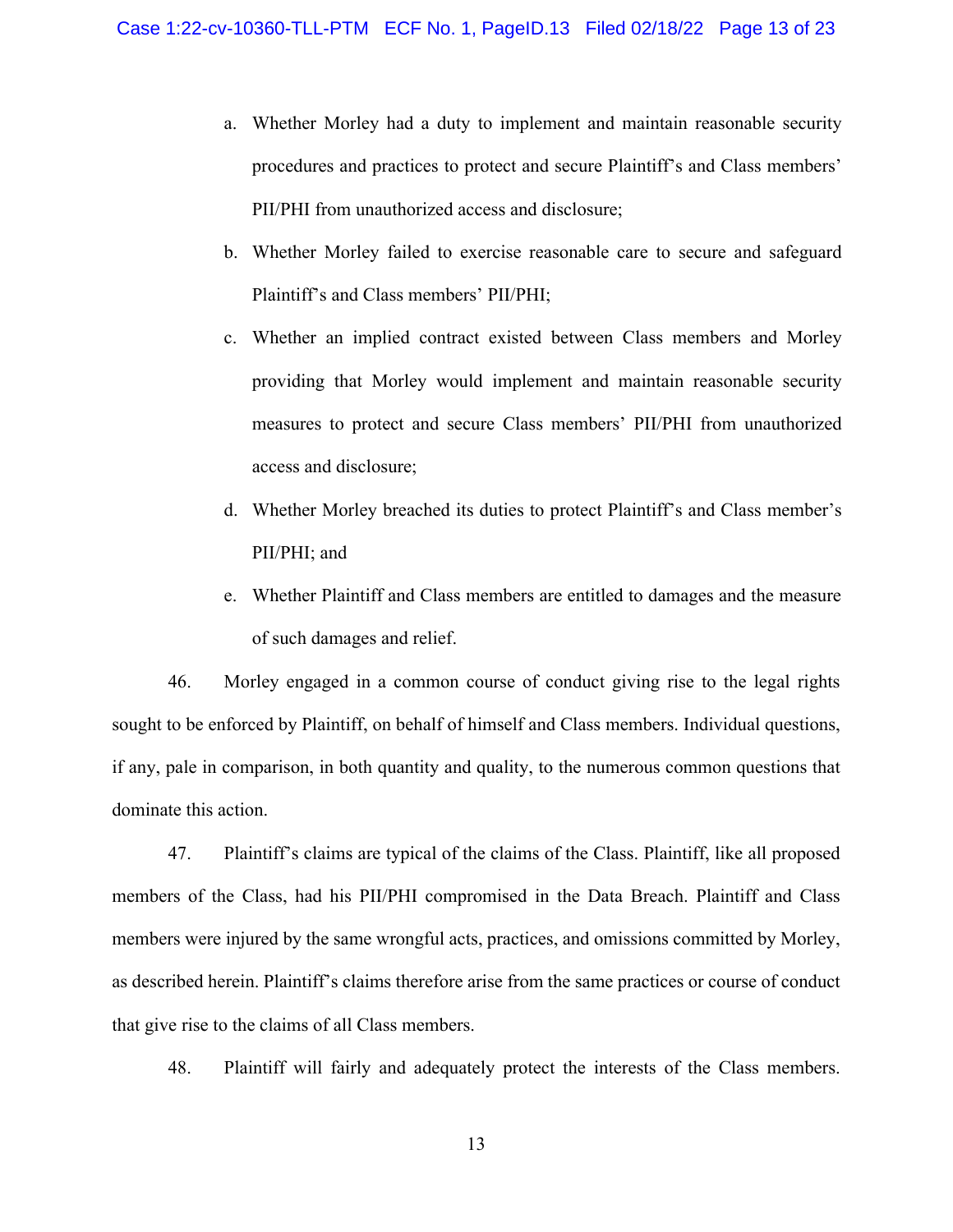## Case 1:22-cv-10360-TLL-PTM ECF No. 1, PageID.14 Filed 02/18/22 Page 14 of 23

Plaintiff is an adequate representative of the Class in that Plaintiff has no interests adverse to, or that conflict with, the Class he seeks to represent. Plaintiff has retained counsel with substantial experience and success in the prosecution of complex consumer protection class actions of this nature.

49. A class action is superior to any other available means for the fair and efficient adjudication of this controversy, and no unusual difficulties are likely to be encountered in the management of this class action. The damages and other financial detriment suffered by Plaintiff and Class members are relatively small compared to the burden and expense that would be required to individually litigate their claims against Morley, so it would be impracticable for Class members to individually seek redress from Morley's wrongful conduct. Even if Class members could afford individual litigation, the court system could not. Individualized litigation creates a potential for inconsistent or contradictory judgments, and increases the delay and expense to all parties and the court system. By contrast, the class action device presents far fewer management difficulties and provides the benefits of single adjudication, economy of scale, and comprehensive supervision by a single court.

#### **CAUSES OF ACTION**

#### **COUNT I**

#### **NEGLIGENCE**

50. Plaintiff realleges and incorporates by reference all preceding paragraphs as if fully set forth herein.

51. Morley owed a duty to Plaintiff and Class members to exercise reasonable care in safeguarding and protecting their PII/PHI in its possession, custody, or control.

52. Morley knew the risks of collecting and storing Plaintiff's and Class members'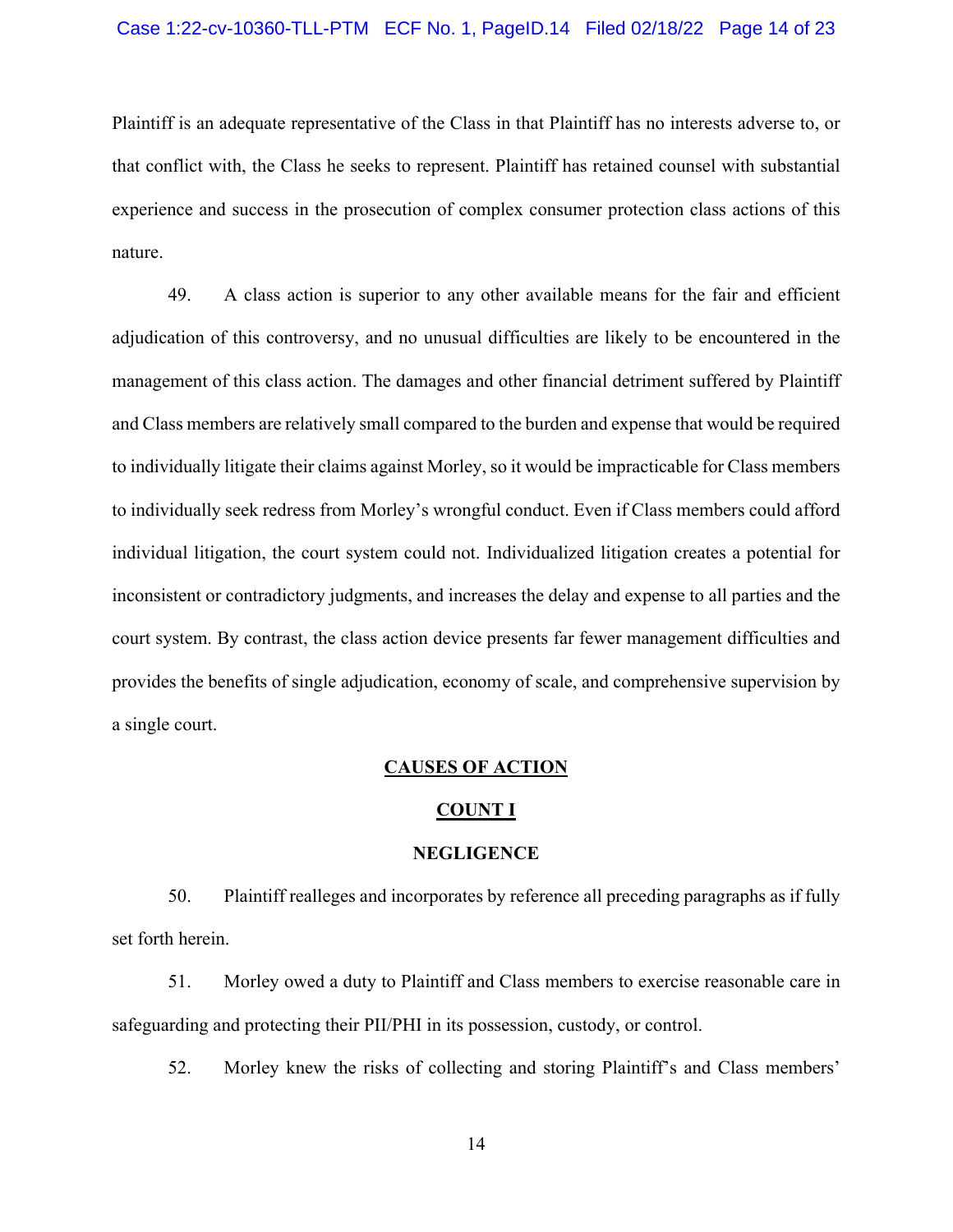#### Case 1:22-cv-10360-TLL-PTM ECF No. 1, PageID.15 Filed 02/18/22 Page 15 of 23

PII/PHI and the importance of maintaining secure systems. Morley knew of the many data breaches that targeted businesses that collect sensitive PII/PHI in recent years.

53. Given the nature of Morley's business, the sensitivity and value of the PII/PHI it maintains, and the resources at its disposal, Morley should have identified the vulnerabilities to their systems and prevented the Data Breach from occurring.

54. Morley breached these duties by failing to exercise reasonable care in safeguarding and protecting Plaintiff's and Class members' PII/PHI by failing to design, adopt, implement, control, direct, oversee, manage, monitor, and audit appropriate data security processes, controls, policies, procedures, protocols, and software and hardware systems to safeguard and protect PII/PHI entrusted to it—including Plaintiff's and Class members' PII/PHI.

55. It was reasonably foreseeable to Morley that its failure to exercise reasonable care in safeguarding and protecting Plaintiff's and Class members' PII/PHI by failing to design, adopt, implement, control, direct, oversee, manage, monitor, and audit appropriate data security processes, controls, policies, procedures, protocols, and software and hardware systems would result in the unauthorized release, disclosure, and dissemination of Plaintiff's and Class members' PII/PHI to unauthorized individuals.

56. But for Morley's negligent conduct or breach of the above-described duties owed to Plaintiff and Class members, their PII/PHI would not have been compromised.

57. As a result of Morley's above-described wrongful actions, inaction, and want of ordinary care that directly and proximately caused the Data Breach, Plaintiff and Class members have suffered, and will continue to suffer, economic damages and other injury and actual harm in the form of, *inter alia*: (i) a substantially increased risk of identity theft and medical theft—risks justifying expenditures for protective and remedial services for which they are entitled to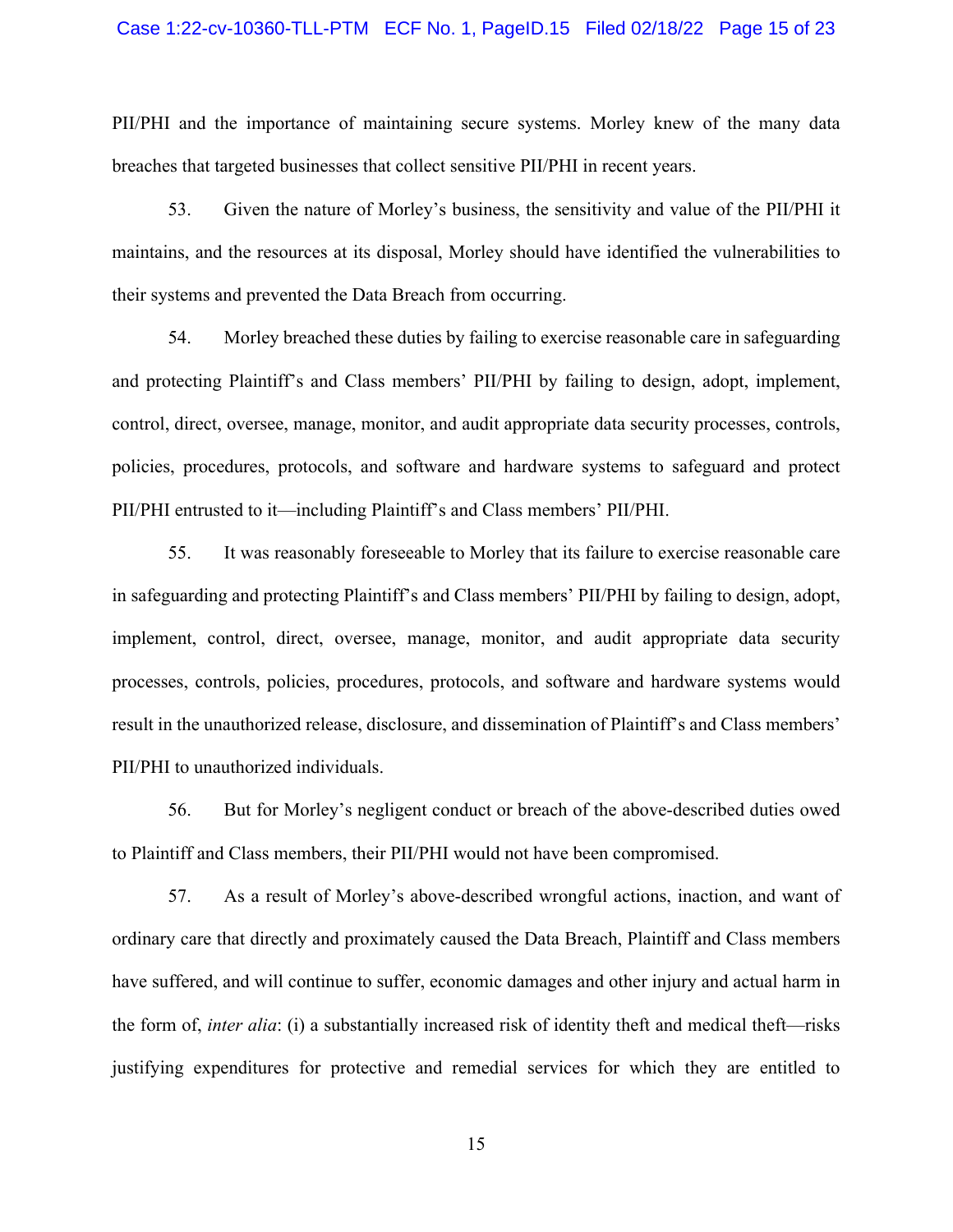compensation; (ii) improper disclosure of their PII/PHI; (iii) breach of the confidentiality of their PII/PHI; (iv) deprivation of the value of their PII/PHI, for which there is a well-established national and international market; and (v) lost time and money incurred to mitigate and remediate the effects of the Data Breach, including the increased risks of medical identity theft they face and will continue to face.

## **COUNT II**

#### **NEGLIGENCE PER SE**

58. Plaintiff realleges and incorporates by reference all preceding paragraphs as if fully set forth herein.

59. Morley's duties also arise from Section 5 of the FTC Act ("FTCA"), 15 U.S.C. §  $45(a)(1)$ , which prohibits "unfair . . . practices in or affecting commerce," including, as interpreted by the FTC, the unfair act or practice by business, such as Morley, of failing to employ reasonable measures to protect and secure PII/PHI.

60. Morley violated Section 5 of the FTCA by failing to use reasonable measures to protect Plaintiff's and Class members' PII/PHI and not complying with applicable industry standards. Morley's conduct was particularly unreasonable given the nature and amount of PII/PHI it obtains and stores, and the foreseeable consequences of a data breach involving PII/PHI including, specifically, the substantial damages that would result to Plaintiff and the other Class members.

61. Morley's violation of Section 5 of the FTCA constitutes negligence per se.

62. Plaintiff and Class members are within the class of persons that Section 5 of the FTCA was intended to protect.

63. The harm occurring as a result of the Data Breach is the type of harm Section 5 of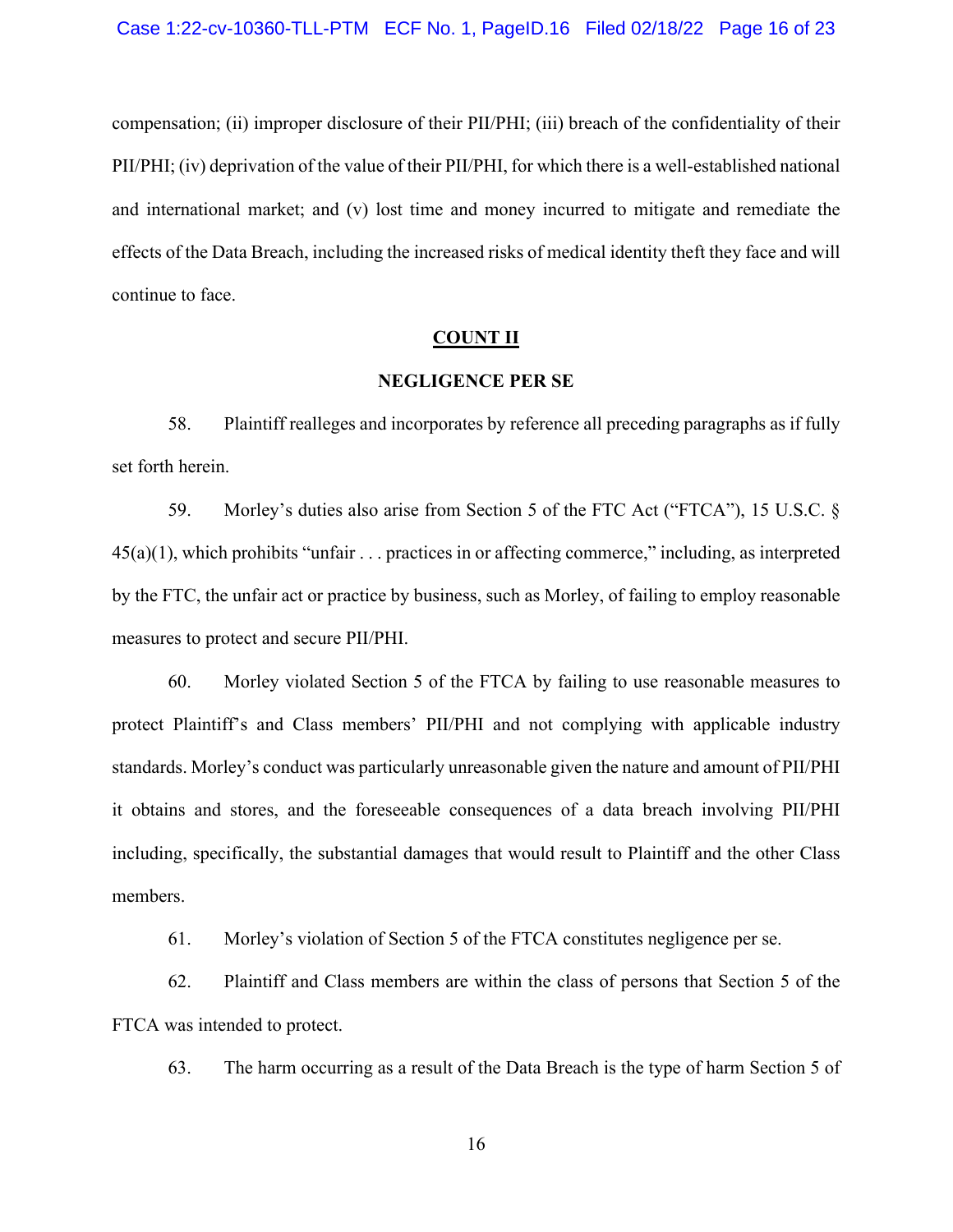#### Case 1:22-cv-10360-TLL-PTM ECF No. 1, PageID.17 Filed 02/18/22 Page 17 of 23

the FTCA weas intended to guard against. The FTC has pursued enforcement actions against businesses, which, as a result of their failure to employ reasonable data security measures and avoid unfair practices or deceptive practices, caused the same type of harm that has been suffered by Plaintiff and Class members as a result of the Data Brach.

64. It was reasonably foreseeable to Morley that its failure to exercise reasonable care in safeguarding and protecting Plaintiff's and Class members' PII/PHI by failing to design, adopt, implement, control, direct, oversee, manage, monitor, and audit appropriate data security processes, controls, policies, procedures, protocols, and software and hardware systems, would result in the release, disclosure, and dissemination of Plaintiff's and Class members' PII/PHI to unauthorized individuals.

65. The injury and harm that Plaintiff and Class members suffered was the direct and proximate result of Morley's violations of Section 5 of the FTCA. Plaintiff and Class members have suffered (and will continue to suffer) economic damages and other injury and actual harm in the form of, *inter alia*: (i) a substantially increased risk of identity theft and medical theft—risks justifying expenditures for protective and remedial services for which they are entitled to compensation; (ii) improper disclosure of their PII/PHI; (iii) breach of the confidentiality of their PII/PHI; (iv) deprivation of the value of their PII/PHI, for which there is a well-established national and international market; and (v) lost time and money incurred to mitigate and remediate the effects of the Data Breach, including the increased risks of medical identity theft they face and will continue to face.

#### **COUNT III**

# **BREACH OF IMPLIED CONTRACT**

66. Plaintiff realleges and incorporates by reference all preceding paragraphs as if fully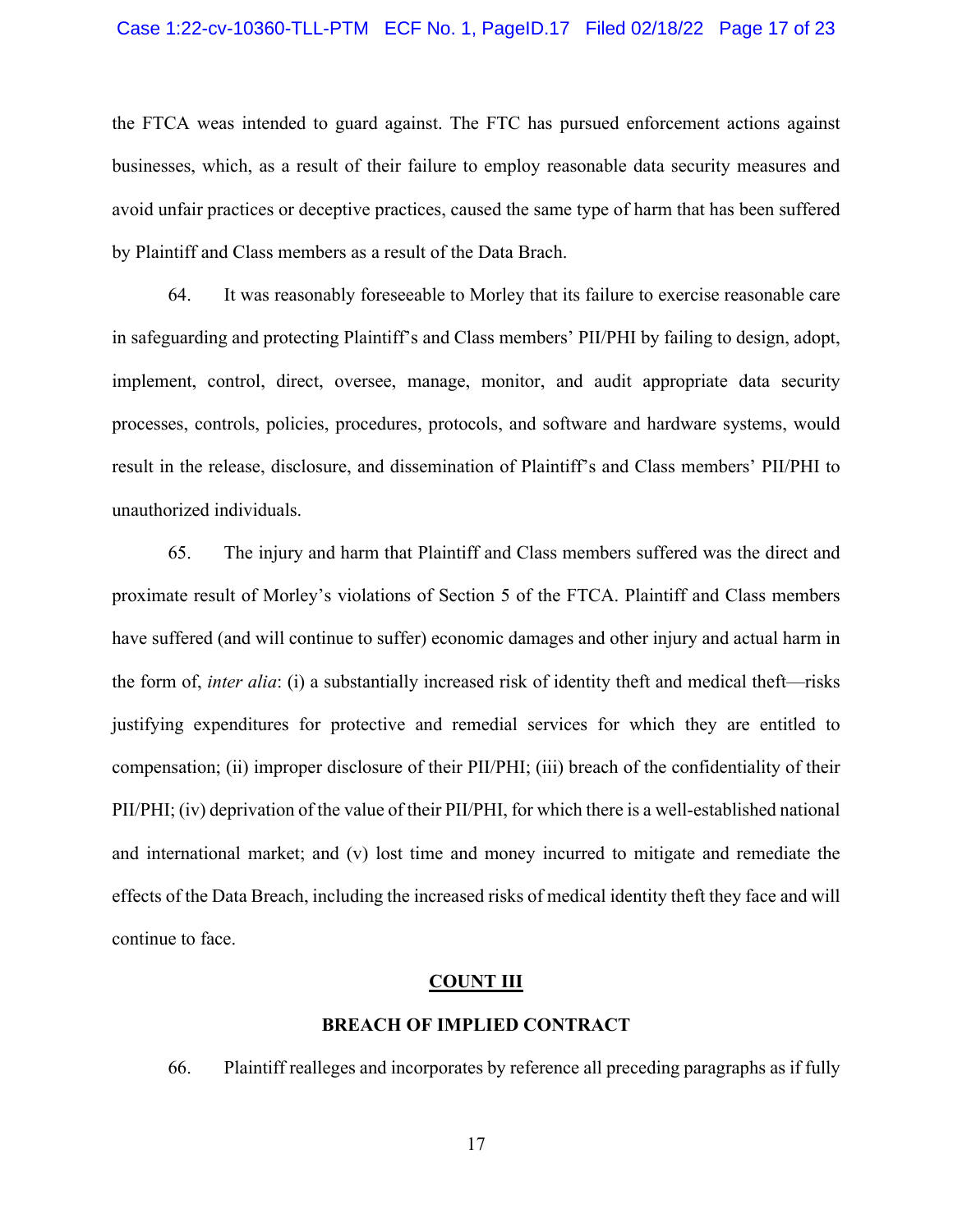## Case 1:22-cv-10360-TLL-PTM ECF No. 1, PageID.18 Filed 02/18/22 Page 18 of 23

set forth herein.

67. In connection with receiving employment or business services, Plaintiff and Class members entered into implied contracts with Morley.

68. Pursuant to these implied contracts, Plaintiff and Class members provided Morley with their PII/PHI. In exchange, Morley agreed to, among other things, and Plaintiff understood that Morley would: (1) provide employment or other business services to Plaintiff and Class members; (2) take reasonable measures to protect the security and confidentiality of Plaintiff's and Class members' PII/PHI; and (3) protect Plaintiff's and Class members' PII/PHI in compliance with federal and state laws and regulations and industry standards.

69. The protection of PII/PHI was a material term of the implied contracts between Plaintiff and Class members, on the one hand, and Morley, on the other hand. Had Plaintiff and Class members known that Morley would not adequately protect its employees' and clients' PII/PHI, they would not have received medical treatment or services from Morley.

70. Plaintiff and Class members performed their obligations under the implied contract when they provided Morley with their PII/PHI, worked for Morley, and paid for services from Morley.

71. Morley breached its obligations under its implied contracts with Plaintiff and Class members in failing to implement and maintain reasonable security measures to protect and secure their PII/PHI and in failing to implement and maintain security protocols and procedures to protect Plaintiff's and Class members' PII/PHI in a manner that complies with applicable laws, regulations, and industry standards.

72. Morley's breach of its obligations of its implied contracts with Plaintiff and Class members directly resulted in the Data Breach and the injuries that Plaintiff and Class members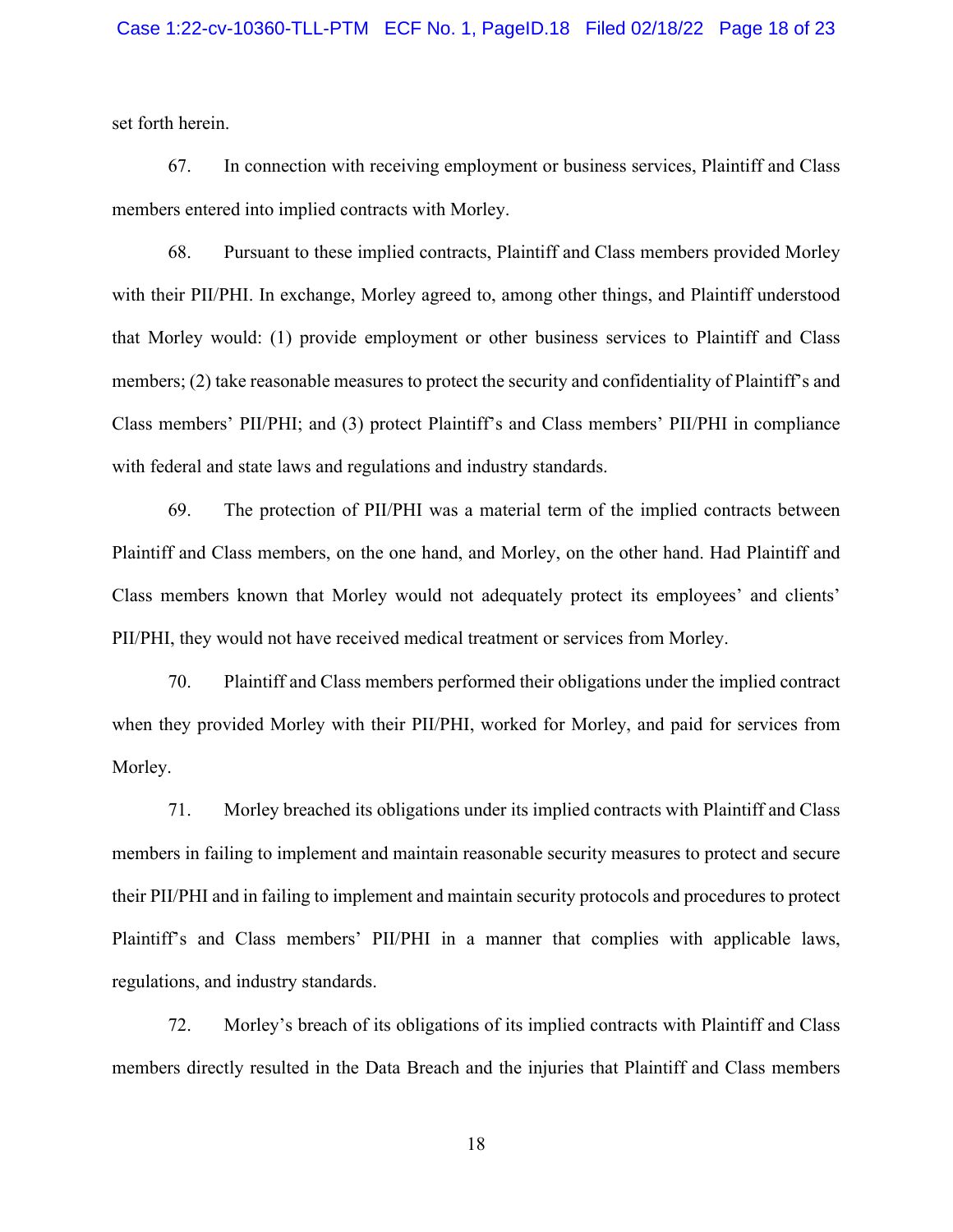have suffered from the Data Breach.

73. Plaintiff and Class members were damaged by Morley's breach of implied contracts because: (i) they paid—directly or through their insurers—for data security protection they did not receive; (ii) they face a substantially increased risk of identity theft and medical theft—risks justifying expenditures for protective and remedial services for which they are entitled to compensation; (iii) their PII/PHI was improperly disclosed to unauthorized individuals; (iv) the confidentiality of their PII/PHI has been breached; (v) they were deprived of the value of their PII/PHI, for which there is a well-established national and international market; and (vi) lost time and money incurred to mitigate and remediate the effects of the Data Breach, including the increased risks of medical identity theft they face and will continue to face.

#### **COUNT IV**

## **UNJUST ENRICHMENT**

74. Plaintiff realleges and incorporate by reference all preceding paragraphs as if fully set forth herein.

75. This claim is pleaded in the alternative to the breach of implied contract claim.

76. Plaintiff and Class members conferred a monetary benefit upon Morley in the form of working for Morley or monies paid for business services.

77. Morley accepted or had knowledge of the benefits conferred upon it by Plaintiff and Class members. Morley also benefitted from the receipt of Plaintiff's and Class members' PII/PHI, as this was used to facilitate payment or provide business services.

78. As a result of Morley's conduct, Plaintiff and Class members suffered actual damages in an amount equal to the difference in value between what Plaintiff and Class members were paid for their employment or their payments made with reasonable data privacy and security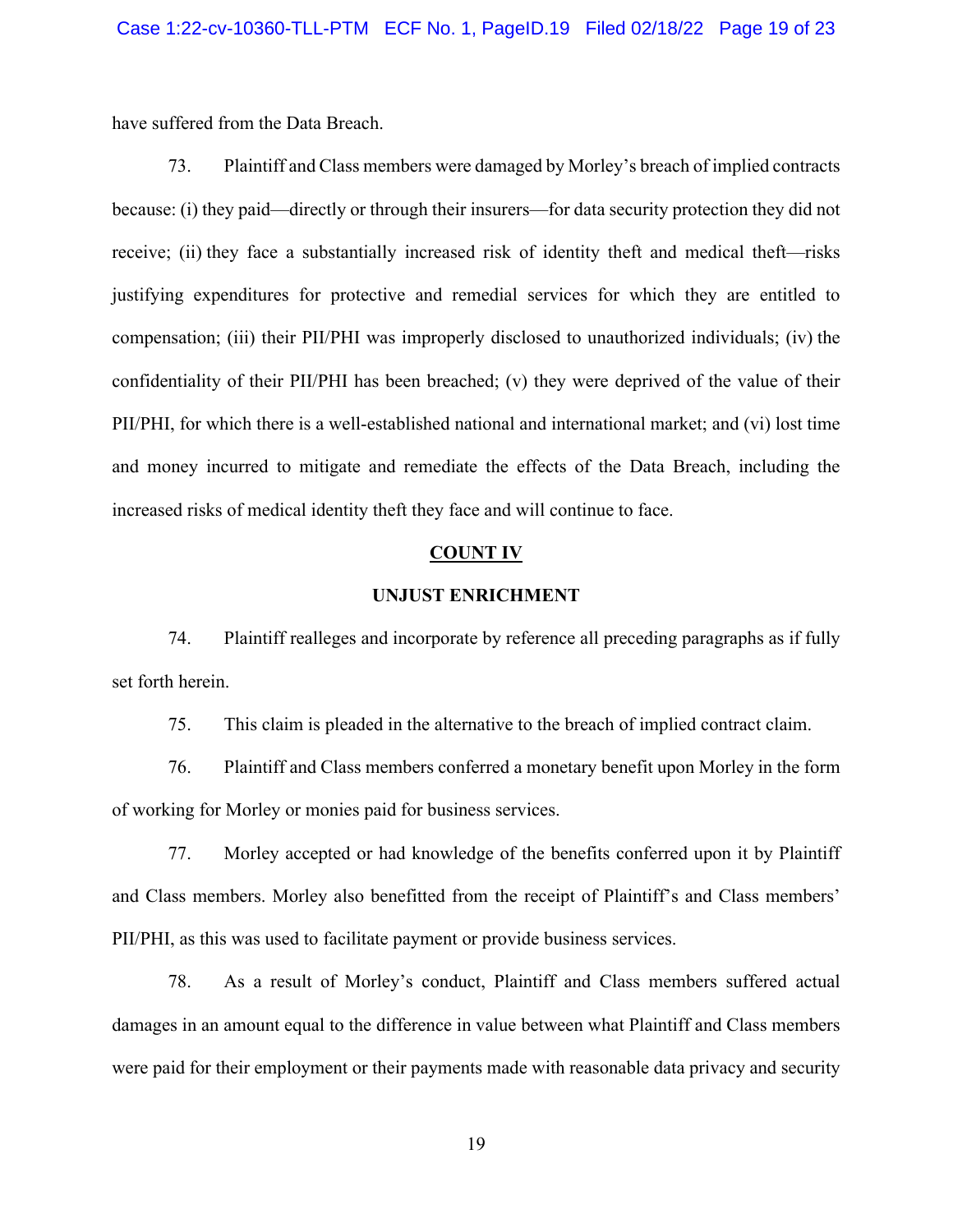#### Case 1:22-cv-10360-TLL-PTM ECF No. 1, PageID.20 Filed 02/18/22 Page 20 of 23

practices and procedures that Plaintiff and Class members worked for or paid for, and those payments to or from Morley without reasonable data privacy and security practices and procedures that they received.

79. Morley should not be permitted to retain the money belonging to Plaintiff and Class members because Morley failed to adequately implement the data privacy and security procedures for itself that Plaintiff and Class members paid for and that were otherwise mandated by federal, state, and local laws and industry standards.

80. Morley should be compelled to provide for the benefit of Plaintiff and Class members all unlawful proceeds received by it as a result of the conduct and Data Breach alleged herein.

#### **COUNT V**

# **VIOLATIONS OF THE MICHIGAN CONSUMER PROTECTION ACT Mich. Comp. Laws §§ 445.901** *et seq***. ("MCPA")**

81. Plaintiff realleges and incorporates by reference all preceding paragraphs as if fully set forth herein.

82. Plaintiff and Defendant are "persons" under the MCPA. Mich. Comp. Laws § 445.902(d).

83. Defendant's transactions and conducting of business, namely providing employment, business process outsourcing, meetings and incentives, and exhibits and displays, with Plaintiff and Michigan Class members is "trade or commerce" under the MCPA. Mich. Comp. Laws  $\frac{245.902(g)}{g}$ .

84. The MCPA lists 38 categories of practices that are considered unfair, unconscionable, or deceptive, and thus unlawful, under the statute. Mich. Comp. Laws  $\&$  445.903. Defendant's conduct in providing employment, business process outsourcing, meetings and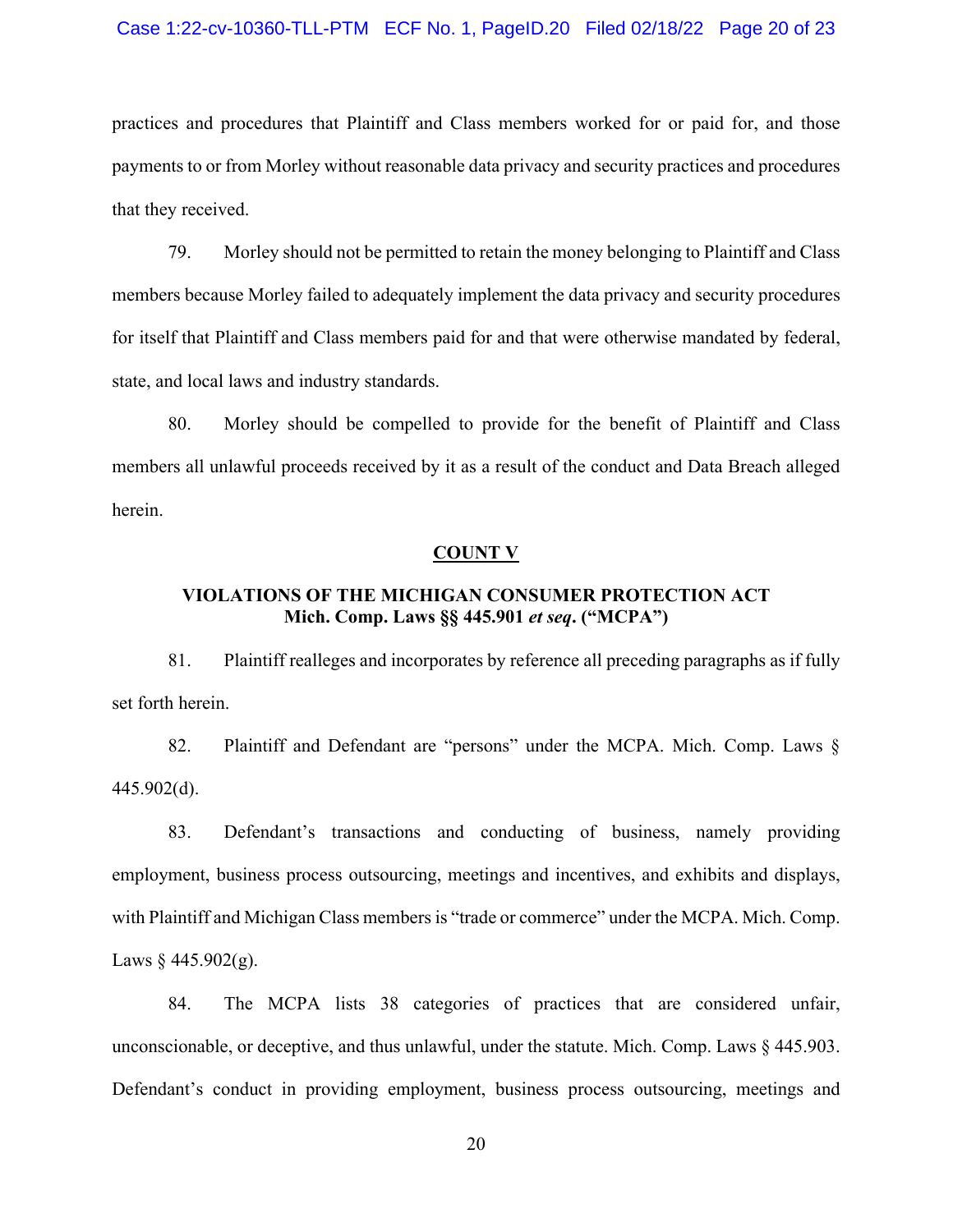## Case 1:22-cv-10360-TLL-PTM ECF No. 1, PageID.21 Filed 02/18/22 Page 21 of 23

incentives, and exhibits and displays to Plaintiff and Class members while omitting or concealing that its data privacy practices are inadequate and that the sensitive information entrusted to it was exposed to a breach, constitutes unfair, unconscionable, deceptive, and thus unlawful, practices in at least the following categories:

- a. "Representing that . . . services have sponsorship, approval, characteristics, ingredients, uses, benefits, or quantities that they do not have . . ." Mich. Comp. Laws § 445.903(c);
- b. "Representing that . . . services are of a particular standard, quality, or grade, or that goods are of a particular style or model, if they are of another" Mich. Comp. Laws § 445.903(e);
- c. "Failing to reveal a material fact, the omission of which tends to mislead or deceive the consumer, and which fact could not reasonably be known by the consumer" Mich. Comp. Laws § 445.903(s); and
- d. "Failing to reveal facts that are material to the transaction in light of representations of fact made in a positive manner" Mich. Comp. Laws § 445.903(cc).

85. Had Plaintiff and Class members been aware of the omitted and misrepresented facts, i.e., that Morley does not value data privacy and does not protect sensitive information, Plaintiff and the other Class members would not have sought employment or other services from Morley.

86. Pursuant to Mich. Comp. Laws § 445.911(4), Plaintiff Ratcliff seeks damages on behalf of himself and all Class members.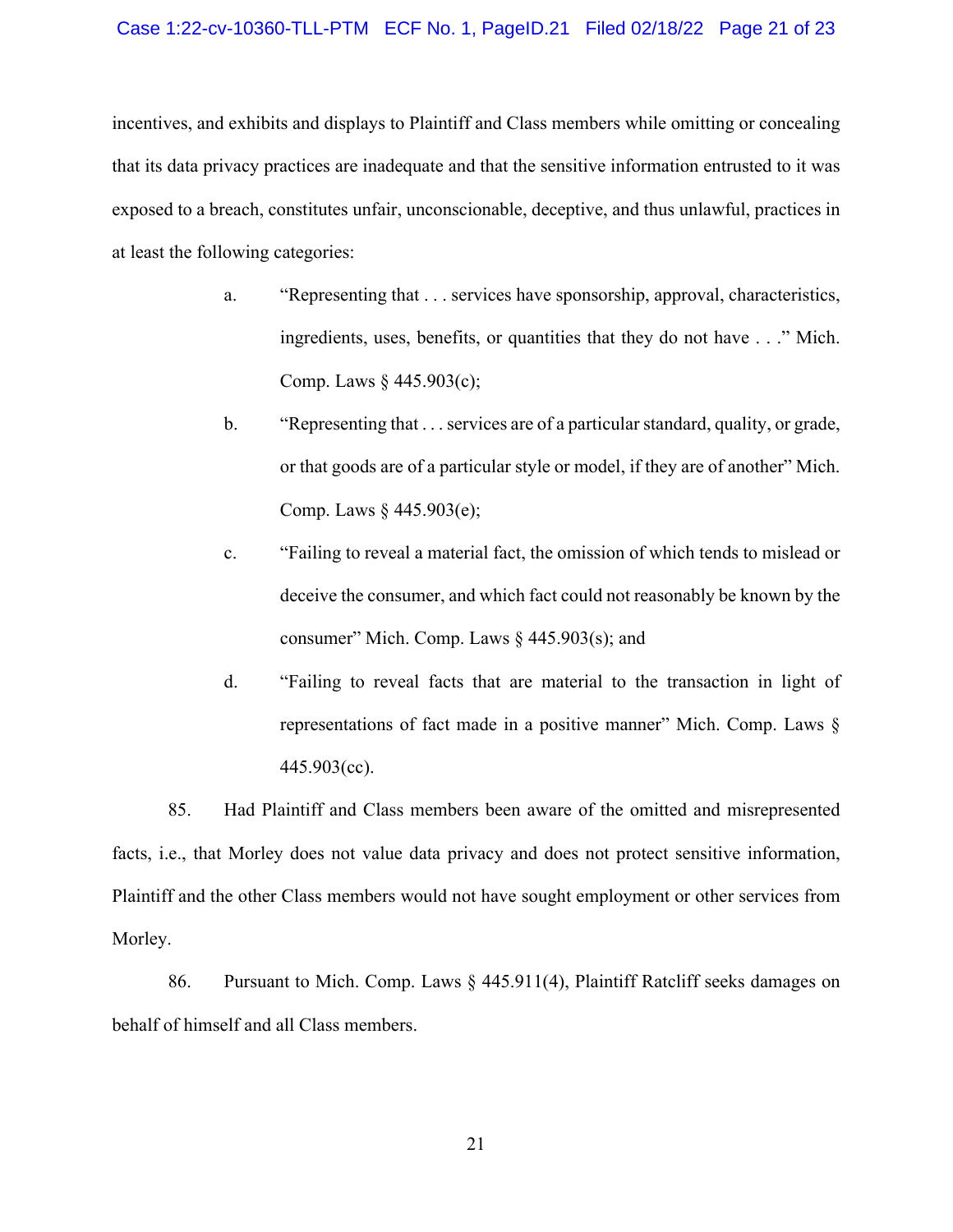#### **PRAYER FOR RELIEF**

Plaintiff, individually and on behalf of all other members of the Class, respectfully requests that the Court enter judgment in his favor and against Morley as follows:

A. Certifying the Class as requested herein, designating Plaintiff as Class representative, and appointing Plaintiff's counsel as Class Counsel;

B. Awarding Plaintiff and the Class appropriate monetary relief, including actual damages, statutory damages, punitive damages, restitution, and disgorgement;

C. Awarding Plaintiff and the Class equitable, injunctive, and declaratory relief, as may be appropriate. Plaintiff, on behalf of themselves and the Class, seeks appropriate injunctive relief designed to prevent Morley from experiencing another data breach by adopting and implementing best data security practices to safeguard PII/PHI and to provide or extend credit monitoring services and similar services to protect against all types of identity theft and medical identity theft;

D. Awarding Plaintiff and the Class pre-judgment and post-judgment interest to the maximum extent allowable;

E. Awarding Plaintiff and the Class reasonable attorneys' fees, costs, and expenses, as allowable; and

F. Awarding Plaintiff and the Class such other favorable relief as allowable under law.

#### **JURY TRIAL DEMANDED**

Plaintiff demands a trial by jury of all claims in this Class Action Complaint so triable.

Dated: February 18, 2022 Respectfully submitted,

/s/ *Nicholas A. Coulson* NICHOLAS A. COULSON (P78001)